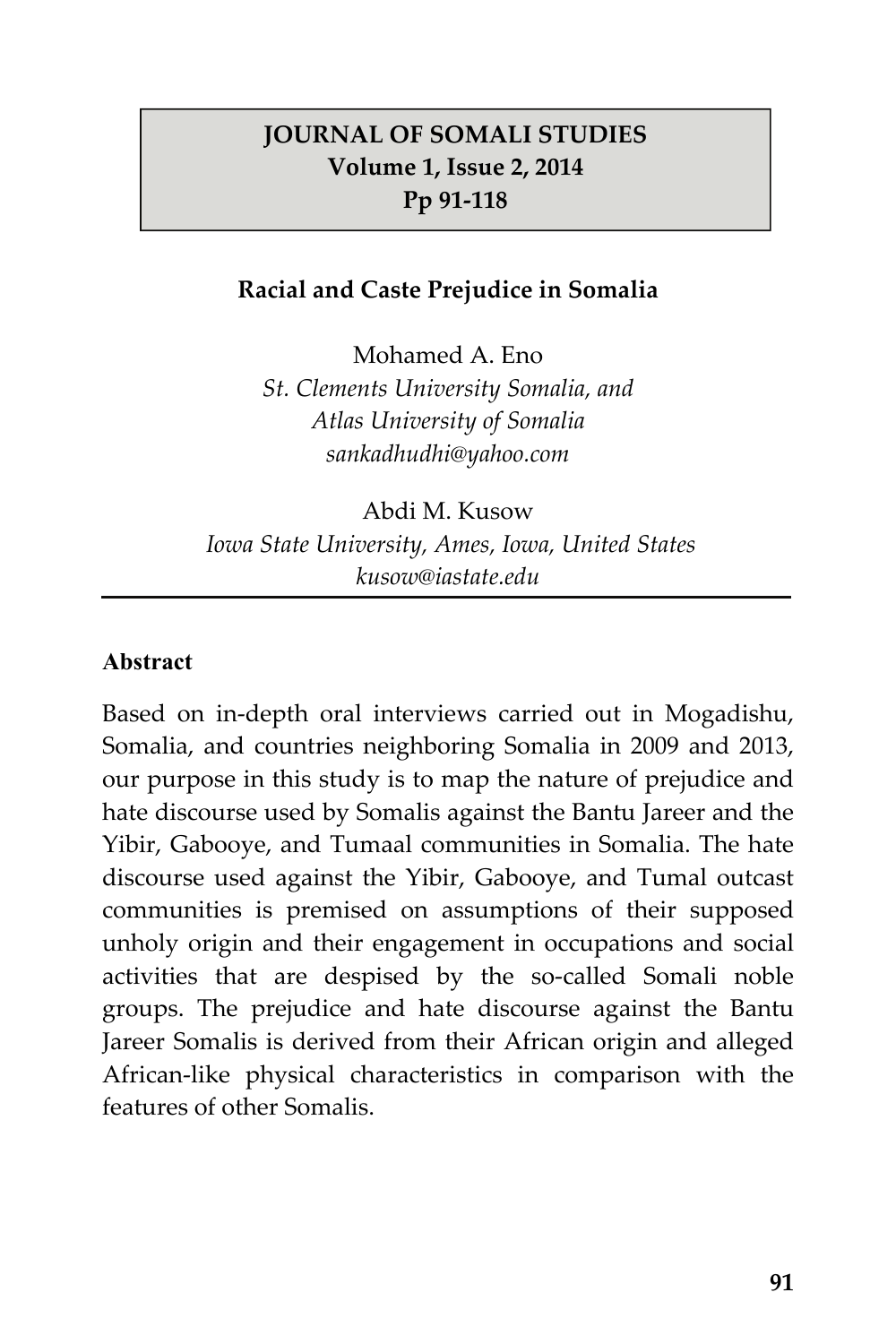# **Introduction**

According to Kusow (2004), much of Somali scholarship has been skewed by the persistent legend that Somali society is essentially homogeneous and fundamentally egalitarian.

Consequently, the principle ontological assumption through which the social boundary of "Somaliness" is constructed has been based on the argument that while most African countries have been concerned with enacting linear historical events and social identities to create a national identity, Somali society has always enjoyed a collectively shared national identity such that almost every Somali individual spoke the same language, came from the same ethnic background, and shared the Islamic faith (Lewis 1955, 1961; Samatar and Laitin 1987). This presumption of a homogeneous nation created several epistemological and ontological problems. First, it created a condition in which the main task of Somali scholarship was not to understand, much less interrogate, internal racial and caste differences in Somalia. Instead, Somali scholarship has centered on rescuing and recreating the supposedly historical moral fiber of *Xeer* (Somali for customary law) that had held society together prior to the intervention of corrosive Western economic and social structures and the division of the historical Somalilands and their incorporation into several different colonial regions.

The breakdown of the Somali moral fiber, according to this narrative, was later compounded by postcolonial regimes led by mindless elites and dictators who pitted hitherto harmonious and homogeneous clans against one another through divideand-conquer tactics. Second, the emphasis on the notion of a self-same nation as an analytical category for understanding social reality in Somalia has created conditions in which social differences are not appreciated as strengths and part of reality but instead are downplayed—and in many situations violently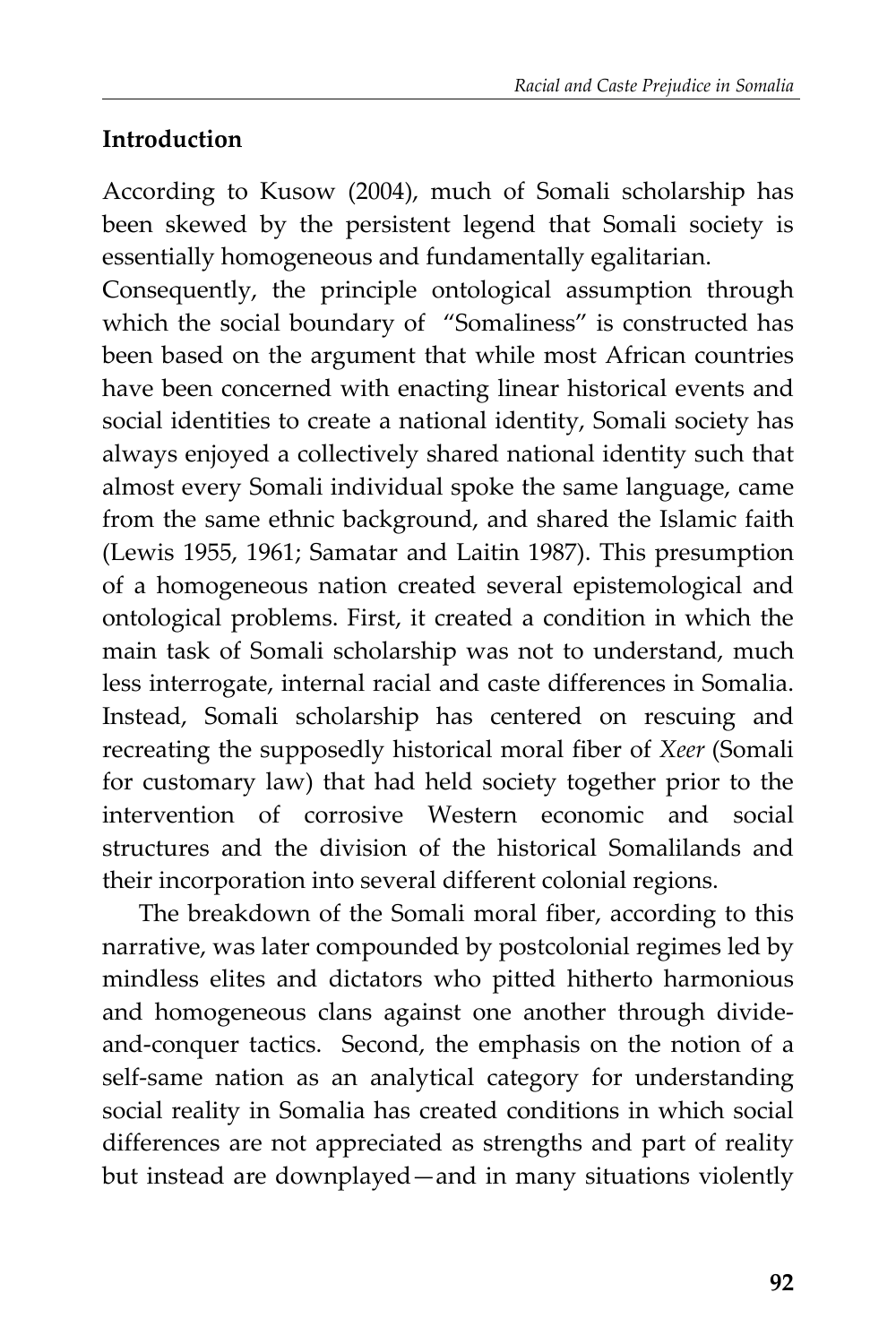suppressed. (Kusow 204) The problem with this argument is that neither theoretical narrative can resolve the fundamental dilemma of why such an essentially homogenous and fundamentally egalitarian society would adopt a systematic process of discrimination and racial and caste prejudice. This contradiction is aptly echoed by Korieh and Mbanaso who write:

The domination of the Somali Bantu and Madhiban communities by the majority and their experiences as a people oppressed socially and politically challenges the usual display of this Horn of Africa peninsula as a country of homogeneous people, speaking the same language, holding the Islamic faith, and sharing the same nomadopastoral culture. (2010, 12-13)

While our argument is not to undermine the fact that people in different regions of Somalia might differ in their understanding of the significance of race and caste prejudice; there is a collectively shared understanding that certain groups are socially and racially stigmatized. The focus of this paper is to highlight the nature of hate and derogatory language used against some of the marginalized groups in Somalia particularly the Bantu Jareer community and the outcaste people in the country.

# **Background**

Broadly speaking, the Somali Bantu Jareer and the Somali caste communities come from different social, historical, and ethnical backgrounds. The Somali Bantu Jareer community can be divided into three groups: (1) runaway slaves, (2) emancipated slaves, and (3) an indigenous community. The social formation of the first two can be traced to nineteenth-century Indian Ocean slave traders, who brought large numbers of slaves from Tanzania and Mozambique to Somalia. The slaves provided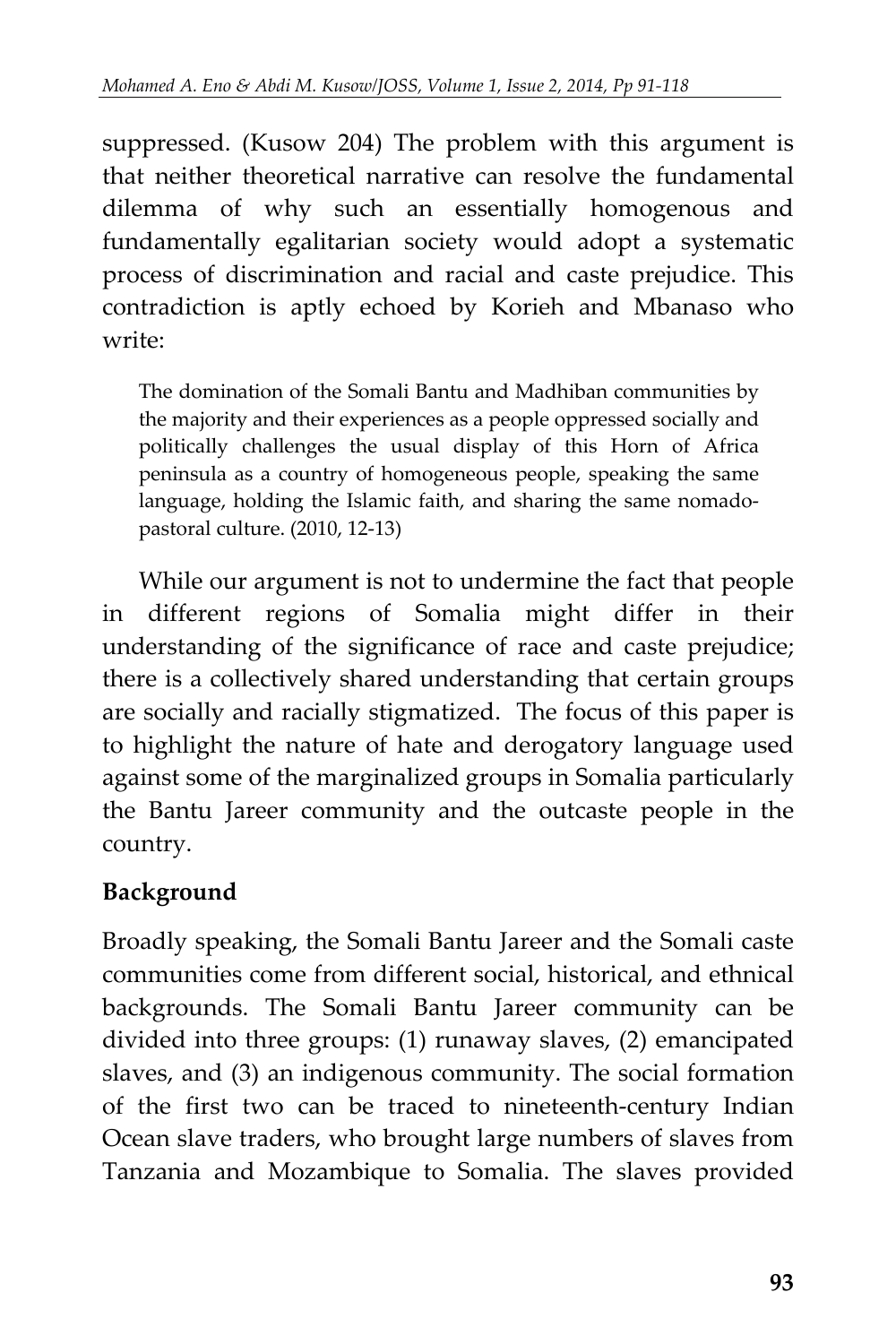labor that supported the booming plantation economy in the southern Somalia Banadir coastal communities of Mogadishu, Merka, and Baraawe, as well as in the Jubba and Shabelle valleys and the wider agro-pastoral regions of southwestern Somalia (Cassanelli 1982; Besteman 1999; Eno 2004). By the first decade of the twentieth century, 33 percent of Mogadishu's population (2,233 out of 6,700), 28 percent of Baraawe's population (830 out of 3,000), and 14 percent of Merka's population (720 out of 5,000) were classified as slaves.

The number of slaves absorbed into the interior was much larger than on the coast (Besteman 1999). Cerrina Ferroni, governor of Italian Somaliland in early 1900s, writes that out of a total population of about 300,000 in the larger inter-river region, the estimated size of the slave population has ranged from 25,000 to 30,000 (quoted in Hess 1966, 100) to as high as 50,000 (Cassanelli 1982). Within a few years, however, a significant number of these slaves had escaped from the Banadir Coast and settled in the Gosha forest in the Jubba valley, creating maroon communities. Other runaway slaves settled and formed a second maroon community in Avai (derived from the local name Awaayle) near Baraawe in Lower Shabelle region. As slave treatment became harsher and the movement for abolition intensified, an increasing number of runaway slaves made their way into these maroon communities. In all likelihood, the Bantu Jareer groups in the Shabelle—the Shiidle, Reer Shabeele, Makanne, Kaboole, to name a few—are recognized as indigenous Somali Bantu Jareer and remnants of the Mjikenda, who were settled along the banks of Shaabelle River (prior to Somali settlement in the region). They were part of the legendary Shungwaya kingdom in parts of southern Somalia with settlements around Bur Gabo, and later migrated to the Tana River. By the end of slavery in Somalia in the 1920s,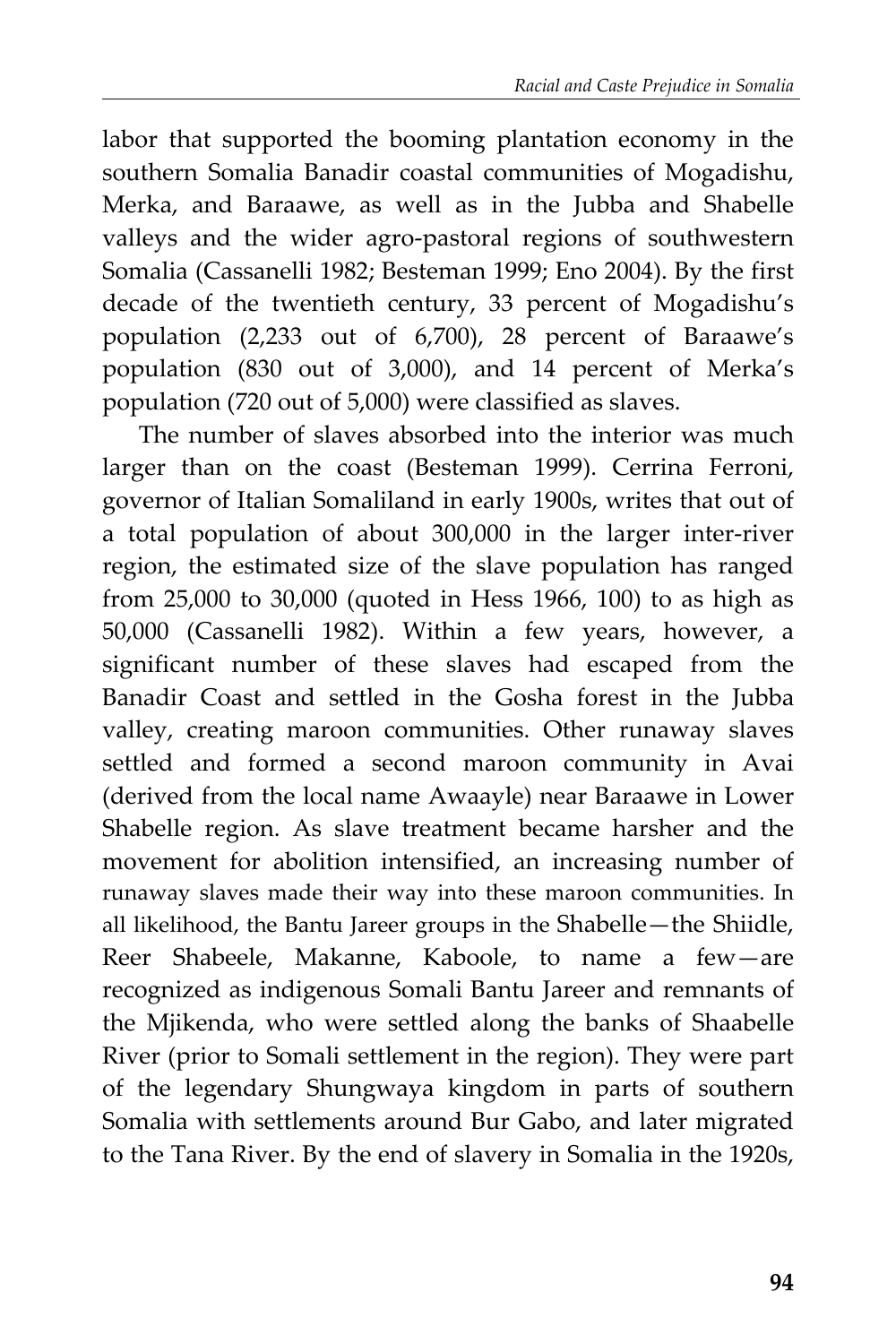descendants of both groups, the indigenous and the diaspora Bantu Jareer, had come to be regarded as members of a permanently racialized and stigmatized community within Somali society.

Unlike that of the Somali Jareer Bantu, the history, social, and ethnic formation of the Somali caste communities is hardly distinguishable from that of other Somalis. The difference is that these communities are stigmatized because mythical narratives claim that (a) they are of unholy origin, and (b) they engage in denigrated occupations. One narrative suggests that at the time of the arrival of the Somali founding ancestor there existed in the land a vicious magician king who ruled the country. This king, according to the narrative, was ruthless and terrorized the people—raping women, killing innocent children, and in general exploiting the people—until the founding Somali ancestor, with the help of Saint Aw Barkhadle, caused two mighty hills to close down on him. This event created the distinction between the noble and non-noble groups.

The difference between noble and non-noble castes is also explained in another narrative. This narrative contends that the ancestors of both the noble and non-noble castes were two brothers. Before setting out on a long journey, their father advised them that in case they became hungry at any time during the journey, they should eat whatever they could find, even if it were the meat of a dead animal. However, the father warned that when they reached their final destination, they should force themselves to vomit in order to cleanse their souls of the negative elements of the nonhalal meat. As the narrative goes, midway through the journey, the brothers became so hungry that they ate the meat of a dead animal. Later, when they reached their final destination, the younger brother followed his father's advice and forced himself to vomit, while the older brother refused to do so. What happened after that is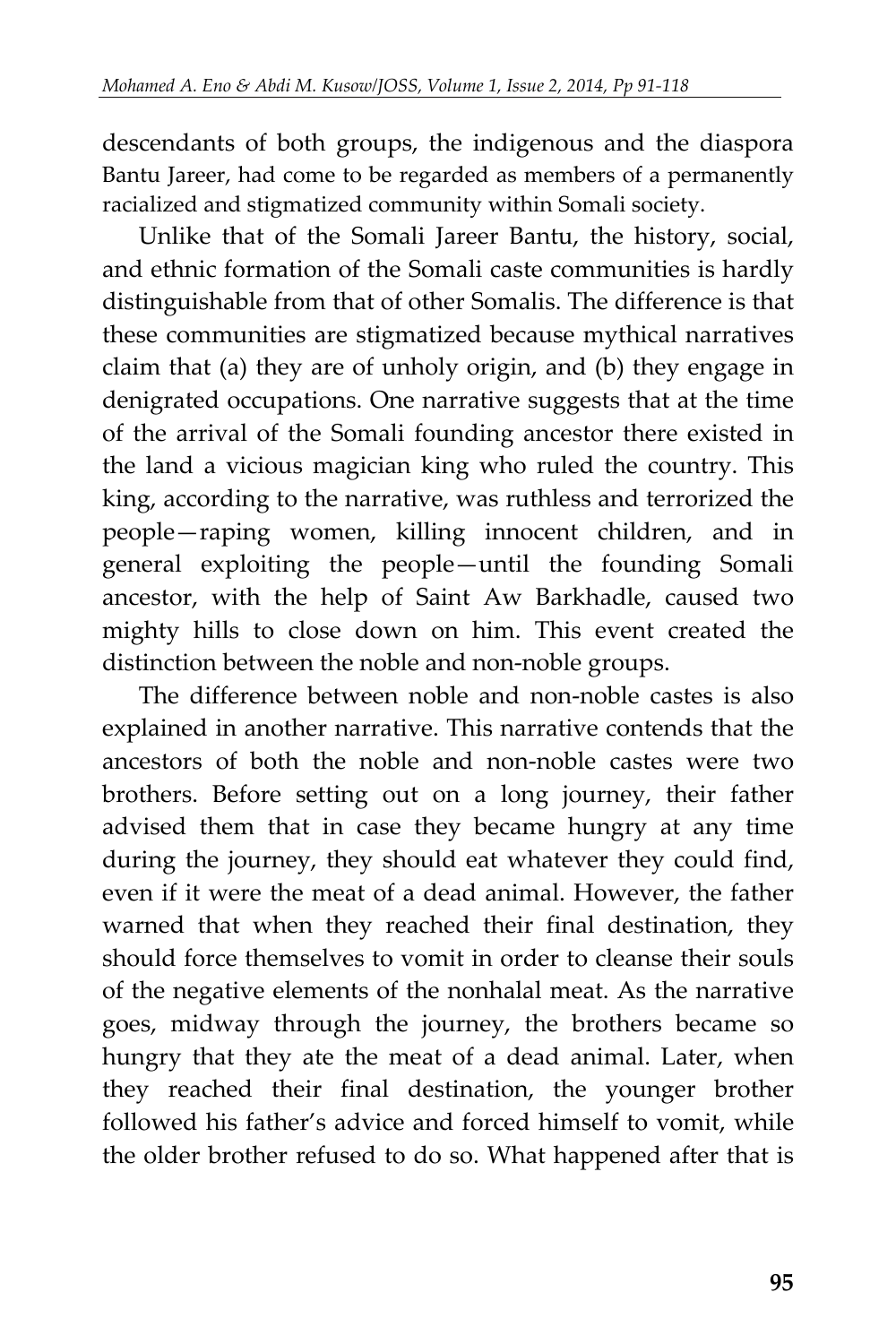well known: the descendants of the younger brother became the nobles, and those of the older brother became members of the outcast groups.

Despite their mythical nature, these narratives have been very successful in effectively marginalizing and stigmatizing a significant portion of Somali society as having an unholy origin, despite Eno's (2008) argument claiming the absence of substantive historical evidence. These groups are variously known as Yibir, Midgaan, Tumaal, and Boon. To this day, they remain outside the boundary of "Somaliness." Like the Bantu Jareer, they are not allowed to intermarry with other social groups. In some situations, they cannot shake hands with their so-called noble brothers, simply because they are considered socially polluting (Kusow 2004). Even though, it is arguable that among the inter-riverine and coastal Somalis there has been, historically, higher degree of assimilation of potential outsider communities; the degree of prejudice and discrimination against the Somali Bantu *Jareer* and Somali caste groups is as strong as other regions of the country.

Consequently, our purpose in this paper is to provide a preliminary outline of the nature of racial and caste prejudice against the Bantu and the outcast communities. The paper specifically introduces racialization and social stigma as important theoretical instruments for understanding the social structure of Somali society. At threshold, such a view disturbs traditionalist scholars' presentation of Somalia as a nation of one ethnic group and culture. This is because the earlier teaching was based on a universalized pastoral culture where social organization and mobilization are considered as less hierarchical, unstable and more anarchic - though often described as an egalitarian society. This tutelage represents one of the major factors that hindered a discussion of the prevailing ethnic inequality and oppression in the society as well as in the Somalia scholarship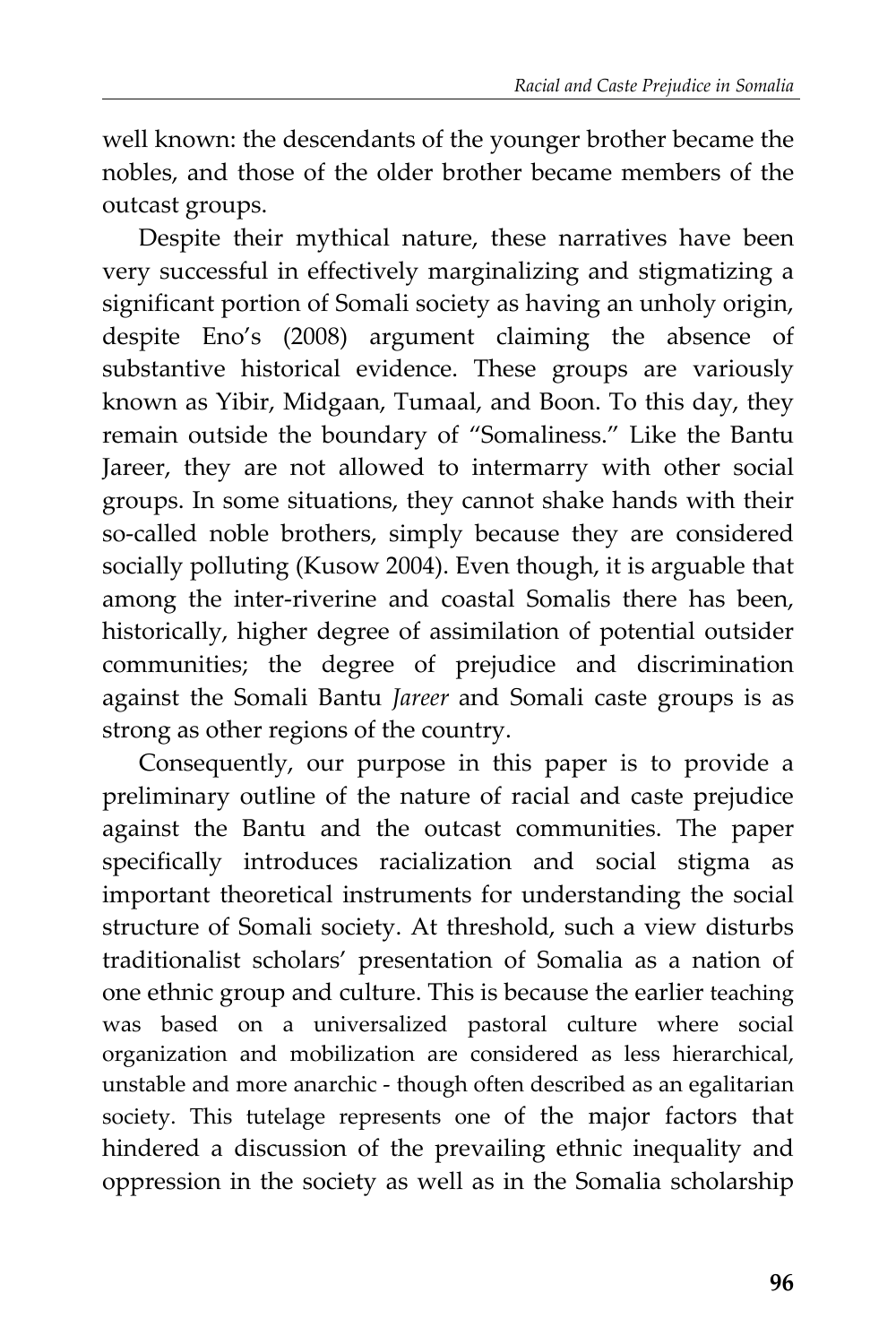which treated a study of prejudice and its underlying stigma more as a taboo than interrogate the phenomenon for national education and global understanding of the Somali society. Therefore, we will specifically explore aspects of this prejudice, particularly the hate language used to denigrate these communities by Somalis who claim nobility through ancient lineage to Arab ancestry, particularly to the Quraysh tribe of Mohammad the Prophet of Islam.

# **Methodology**

Data for this study were derived from in-depth oral interviews conducted in 2009 and 2013. The interviewees consisted of members of the various minority communities discussed in the study. They were interviewed in separate communal meetings in Somalia and in neighboring countries. While some of the participants are residents of Mogadishu, others are from neighboring towns as well as the diaspora. The subjects were selected without bias in terms of gender, age, educational background, or individual social status. This ethnographic method was utilized to obtain in-depth understanding of the subject as well as access the emotions of the informants.<sup>1</sup> The informants whose names appear in the study gave their consent to that effect.

# **Prejudice and Discrimination**

We employed several theoretical frameworks, including Blumer's (1958) conceptualization of prejudice as a sense of group position, critical race theory, communication-based hate discourse. According to Blumer, traditional sociological literature on race and ethnic prejudice has been dominated by the idea that prejudice exists as feelings lodged in individuals.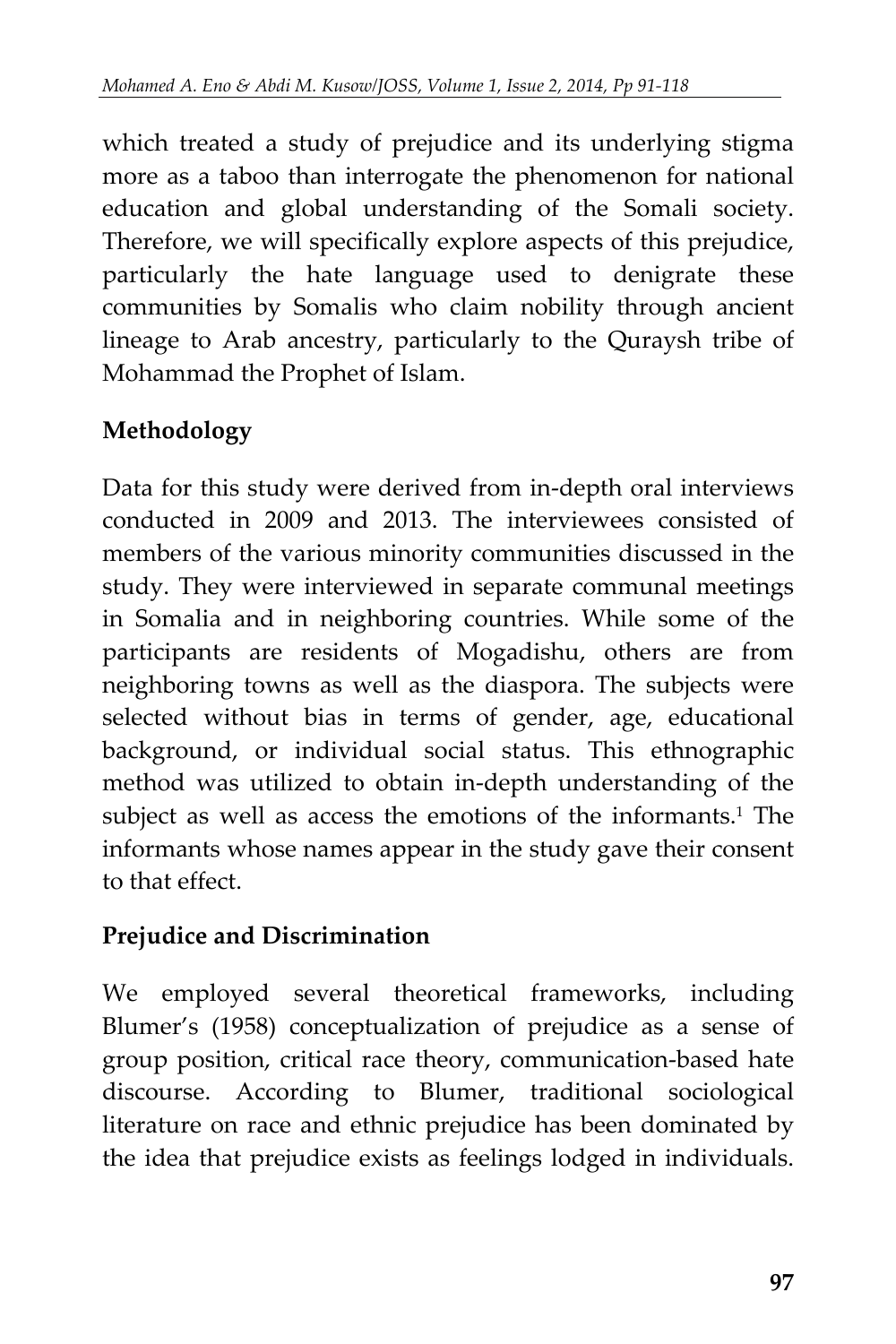Blumer argues that this perspective overlooks an understanding of prejudice as reflecting everyday interactions that occur between members of differing racial groups. Racially and ethnically prejudiced individuals, according to Blumer, think of themselves as belonging to a given group in contrast with other groups. This sense of group position is realized through a schema of racial identification based upon the formation of an image of one's racial group as opposed to other racial groups. The formation of this image results from a collective experience and operates through the public media and culminates in a number of collectively shared feelings, including: (1) a feeling of superiority shown by dominant groups through the disparagement of the behaviors and qualities of the subordinate minority group, (2) a feeling that the subordinate group is intrinsically different, alien, and therefore justifiably excluded, (3) a feeling of the oppressors' proprietary claim to certain areas of privilege and advantage, and (4) fear and suspicion that the subordinate group harbors designs on the prerogatives of the dominant group (Blumer 1958, 4).

Taken together, these four sentiments constitute the crystallization of a fully developed group position and refer to positional arrangements such that the feeling of superiority places the subordinate group in a lower position. The feeling of alienation places the subordinate group beyond or outside the social boundary of the dominant majority, and the proprietary claim of the dominant group excludes them from any rights or claims to equal rights, privileges and advantages. In other words, as the social context of suspicion creates an emotional state of fear of the subordinate group, the sense of group position does not permit equal social status because it incorporates a hierarchy that is structured not only vertically but also in other ways.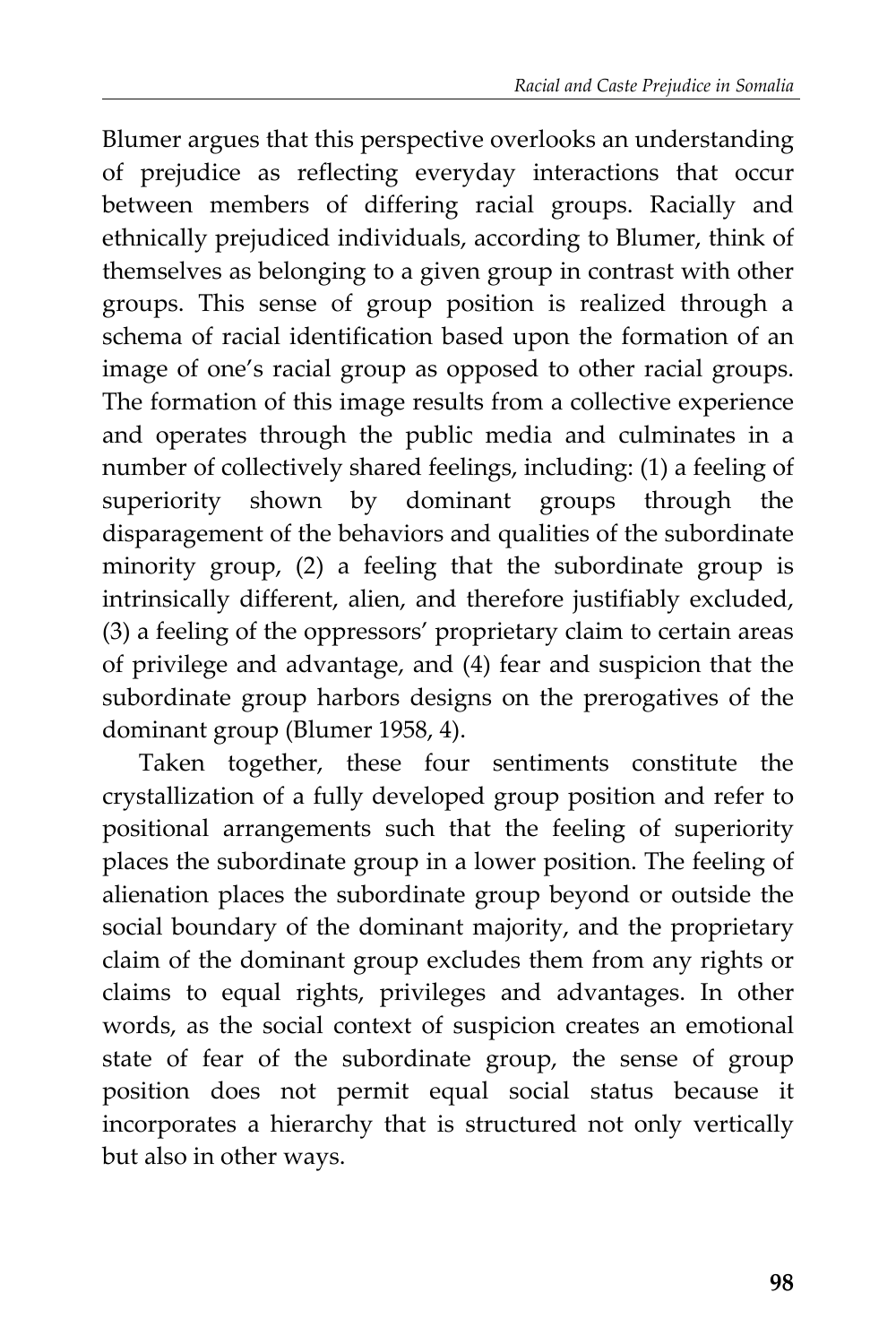According to Blumer (1958, 5), the sense of group position "is not a mere reflection of the objective relations between racial groups. Rather it stands for 'what ought to be' rather than for 'what is,'" and therefore determining and installing, "a sense of where the two racial groups *belong*" thereby drawing the root for discrimination (emphasis original). More importantly, the sense of group position cannot be reduced to the individual level. All members of the dominant group develop a similar sense of group position regardless of their social status or class. This sense of group position or "definition occurs through a complex interaction and communication between members of the dominant group," including "leaders, prestige bearers, officials, group agents, and ordinary laymen," by engaging in a collective disparagement of the subordinate group "[t]hrough talk, tales, stories, gossip, anecdotes." This disparagement fosters a collectively shared understanding. As Blumer further theorizes, the cause of race and ethnic discrimination "lies in the felt challenge to [the] sense of group position" such that the greater the sense of socially, culturally, and economically perceived threat, the more likely are members of the dominant group to intensify the prejudice toward the threatening minority group (1958, 5).

From another viewpoint, dependent on the position of the communicator the nature of communication also defines the power that determines the hegemonic position of the interlocutors. Accordingly, the discourse of hate and prejudice clearly envisages who stands where on the rungs of social interaction. The relation between communication and hegemony is clearly defined, among others, by Carey, who describes communication as a process in which the social reality of everyday interactions is "produced, maintained, transformed and repaired" (1989, 23). In a similar thesis, Williams (1977, 113)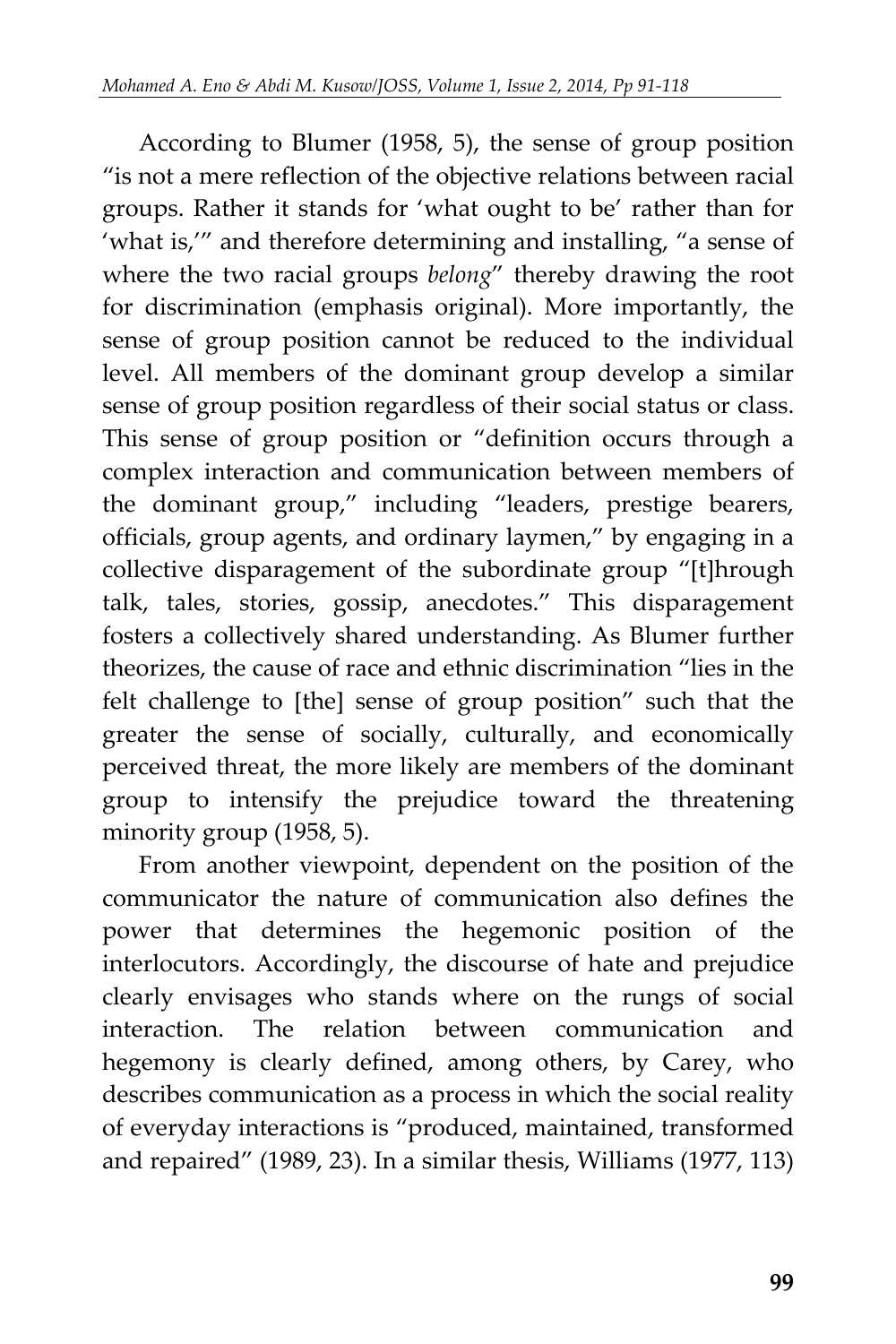argues that hegemony is constantly "renewed, recreated, defended, and modified." However, it is not only the verbalization of hate that leads to depersonalization, but also the social effects of these processes on the group to whom the hate discourse is directed. This paradigm makes the "environment-hegemonic model of communication," as described by Calvert (1997, 7), "[a]n appropriate alternative model to [Carey's] ritual model," which can provide experts with the necessary tools for contextualizing the trend from "the social reality harm" that it is capable of inflicting. These dynamics affect individuals in various ways within the hateprejudice social situation.

This imbalance and inequality of the cultures as dominant and dominated have emphasized "the construction and reproduction" of demeaning hate-based terminologies that have become standardized "symbolic meaning systems" used to taunt the marginalized groups among the society (Christians, Ferre, and Feckler 1993, 131) As determinants of the social nuances between distinct groups, hate-based terminologies reinforce the lower status of targeted groups and more effectively segregate the target communities. As Matsuda et al. (1993, 18) observe, the injurious effects of hate speech and prejudice on targeted groups are comparable to a burdensome "psychic tax" that victims are "least able to pay." Matusitz (2012:91) indicates that conventional stereotypes have an enduring impact and remain too problematic to surmount if our internalized categorization and positioning of the group concerned is related to "negative attitudes and beliefs." Arguing similarly on the negative impact of ethnic related prejudice, Tarimo (2011, 39) writes, "The dynamics of ethnocentrism nourishes attitudes of intolerance, discrimination, and exclusion." These attitudes, once internalized, become a belief which, according to Sorokin (2001, 670) paraphrasing Ross,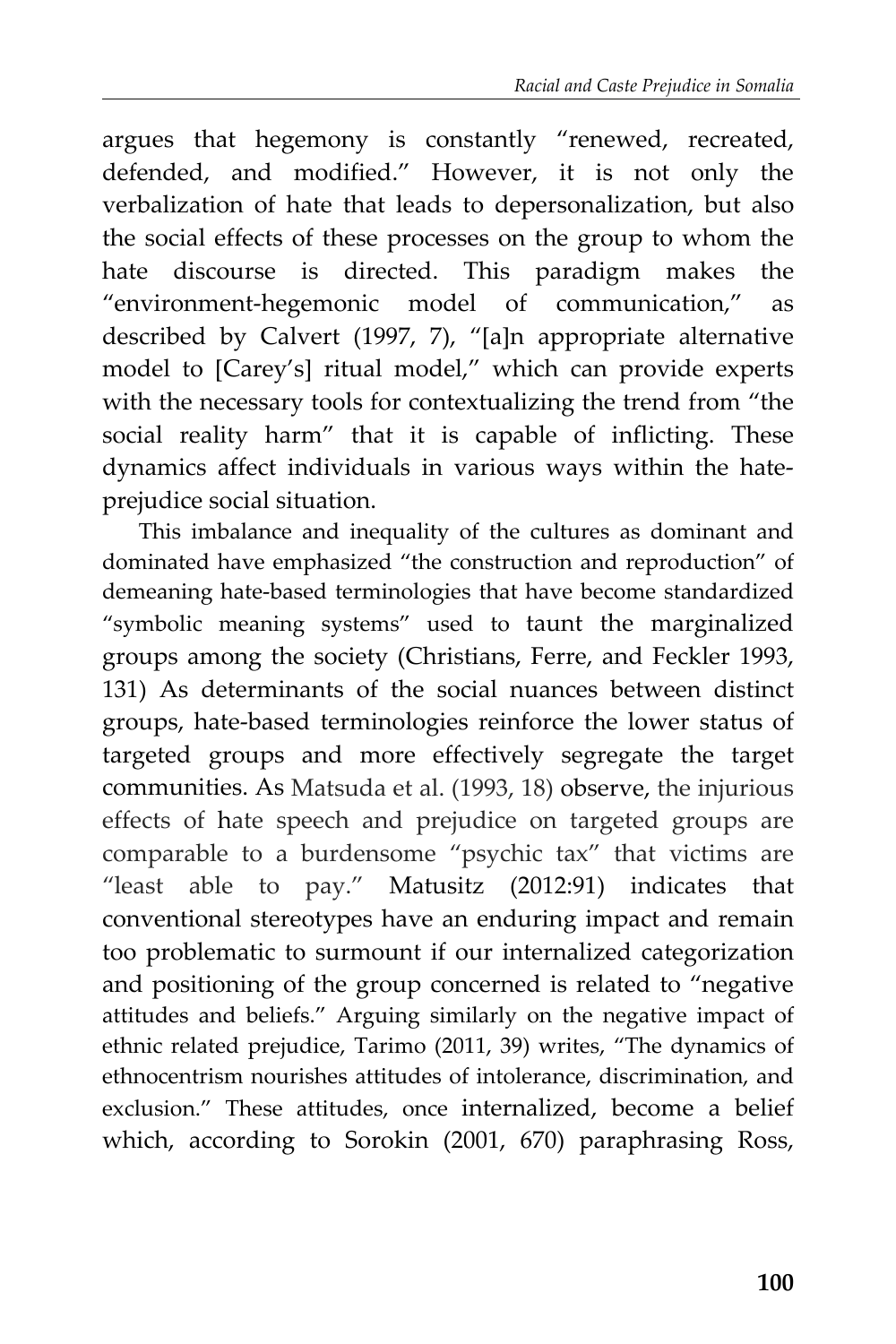"regardless of whether it is right or not--- if it is believed, is a real force which determines human actions."

Within the African context, Odetola and Ademola (1985, 170-1) write, "To discriminate means to exclude others, such as minority groups, from the privileges which we enjoy." They further acknowledge that this kind of segregation has the potential "to limit association, voluntarily or involuntarily, to our own kind" (171). As Odetola and Ademola (217) argue, "Ethnic bias in African societies does not allow many Africans to see other ethnic groups as they truly are." One of the reasons for such prejudice is related to the fact that, according to Odetola and Ademola (217-218), "We often view others from our own jaundiced perspective."

### **The Discourse of Hate as Stigma**

Hate discourse constitutes the core of the evils surrounding discrimination, bullying, prejudice, and other forms of hatred that a dominant group perpetuates on a subordinate group. As such, hate discourse has attracted the attention of experts from diverse professions. In some cases, the definition of hate speech or hate discourse is seen as a fluid phenomenon that experts have interpreted in a variety of ways. For example, Delgado (1982, 135) suggests that race-based verbal abuse represents one of the most common means of expressing societal attitudes of discrimination. Walker (1994, 8), on the other hand, contends that hate speech does not have a "universally agreed-on definition." Scholars with a legal orientation, such as Smolla (1992, 152), define hate discourse as "a generic term that has come to embrace the use of speech attacks based on race, ethnicity, religion, and sexual orientation or preference." On the other hand, race theorists (Matsuda et al. 1993, 1) view expressions of hate speech "as weapons to ambush, terrorize,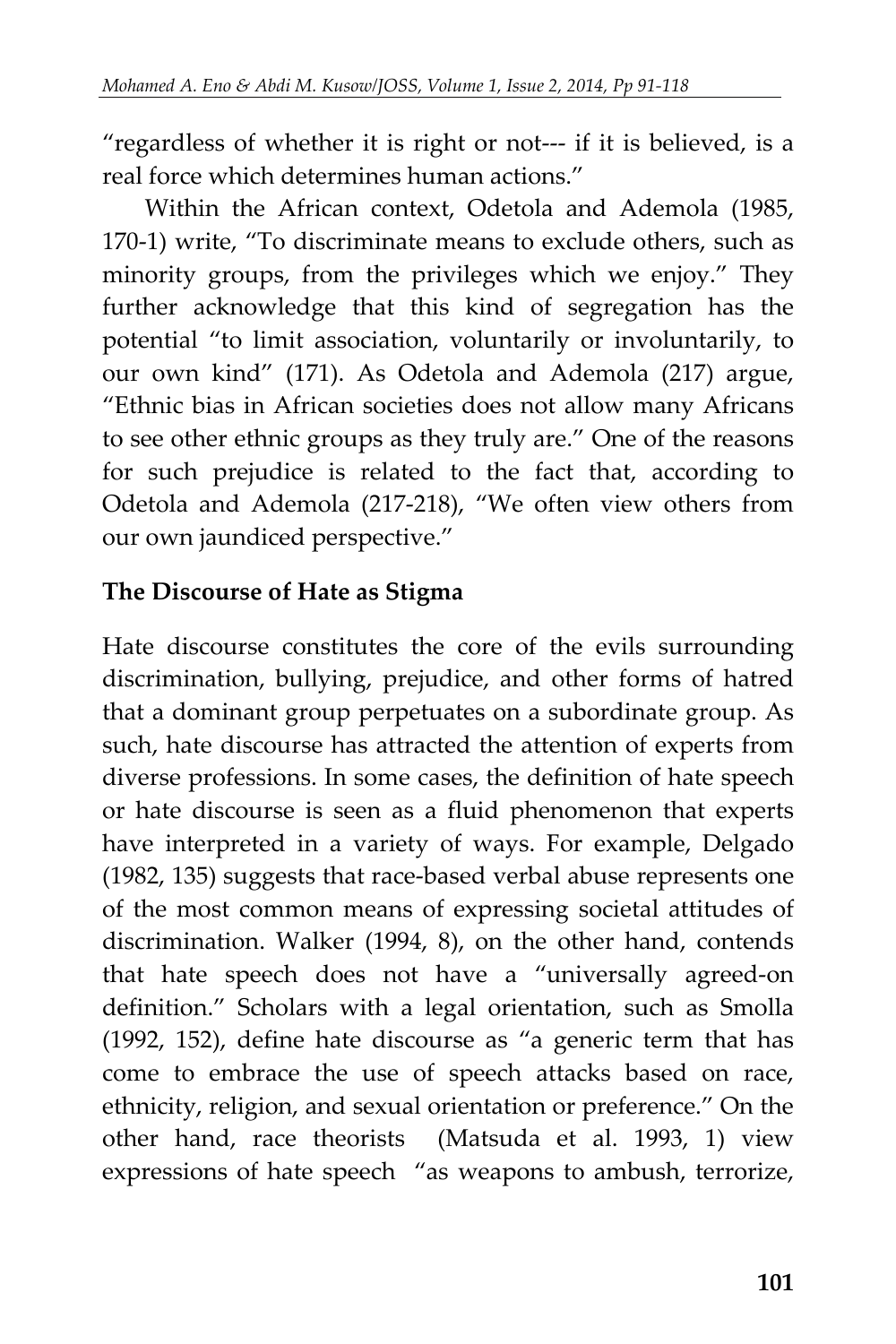wound, humiliate, and degrade" members of the society classified as the subordinate group.

According to Calvert (1997, 5), "Hate speech is a communication phenomenon," whose importance can be understood from the growing field of communication-based research conducted in the legal profession (Grimes and Dreschel 1996). From a perspective of the legal implications of hate discourse, the role of communication science can facilitate a broader understanding of the subject. Conceptualizing the impact of hate related discourse, Delgado (1982, 133) states that ethnic or racially based hate discourse can no longer be seen as "mere insulting language," considering its potential to inflict emotional or physical damage to the victim. As Delgado (1982, 135–136) further emphasizes, "Such language injures the dignity and self-regard of the person to whom it is addressed, communicating the message that distinctions of race are distinctions of merit, dignity, status, and personhood." Although scholars support the idea that situations like poverty can be contained, Mason (1970, 2) argues that stigmatization inflicted as a result of race cannot be alleviated, hence making it a very fertile ingredient "of human misery." In support of this understanding of the impact of discrimination, Kenneth Clark (1965, 63–64) writes: "Human beings … whose daily experience tells them that almost nowhere in society are they respected and granted the dignity and courtesy accorded to others will, as a result of course, begin to doubt their own worth." Moreover, Kovel (1970, 195) notes how the amassing of negative attributes may lead to "one massive and destructive choice: either to hate one's self … or to have no self at all, to be nothing." This accrual of stigma and anguish can cause socially stigmatized individuals to develop emotional problems such as isolation and loss of self-esteem. This stigmatization not only causes individuals to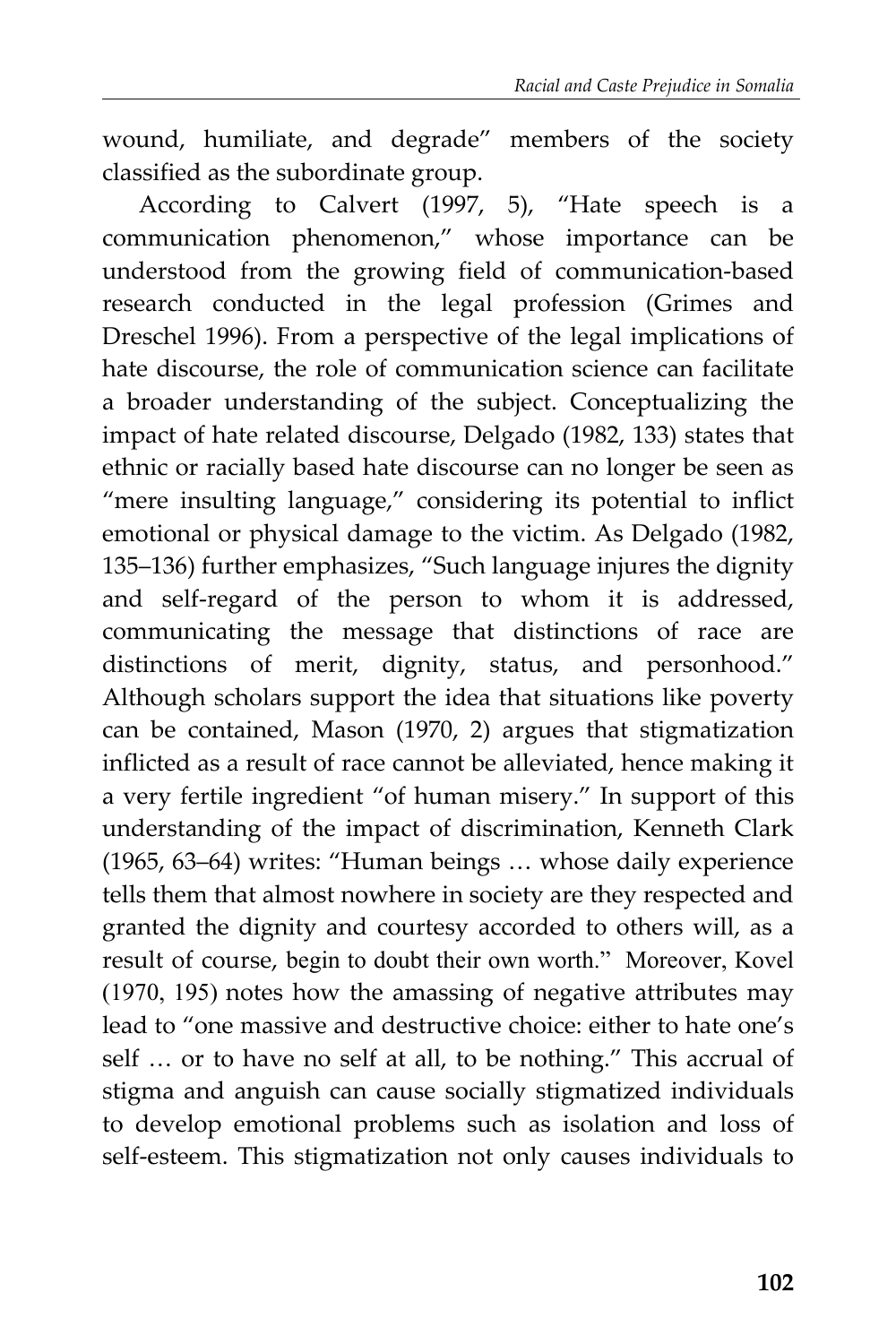underestimate their own worth but also chips away at their core sense of self (Goffman 1963, 7). Paraphrasing Hayakawa on the harmfulness of derogatory epithets, Delgado (1982, 13) points out how "[r]acial tags" hinder the ability of victims to interact with members of socially dominant groups, a phenomenon so evident in the social stratification and ethnic marginalization in Somalia.

Internalizing hate discourse can have an enormous psychological impact on members of victimized communities, including mental illness and psychosomatic disorders (Harburg et al. 1973). The anguish of psychological damage acquired as a consequence of socially sanctioned discrimination, according to critical race theorist Delgado, cannot be erased even by a vertical economic mobility. As Delgado interpolates, prejudice may affect its victims to the extent of undermining their aspirations and consequently decreasing their performance potential. This, in turn, fosters a continuation of "a tradition of failure" brought about by "negative expectations concerning life's chances" (Delgado 1982, 138) and "high expectancies of failure" (Martin and Franklin 1979, 43).

For the most part, racial or ethnic insults and epithets directed at minority groups represent a social mechanism of hate that has developed internally and been systematized over a period of time. Without doubt, the function of abusive epithets is to position members of the targeted group as "inferiors" who should not only accept this form of abuse but also acknowledge the claims to social, economic, and political superiority of the dominant group. Racial epithets thus have the function of perpetuating not only an inferior self-identity on members of oppressed groups (Delgado 1982, 145) but also demonstrate an absolute derogation of their ethnic identity (Sandalow 1975, 653,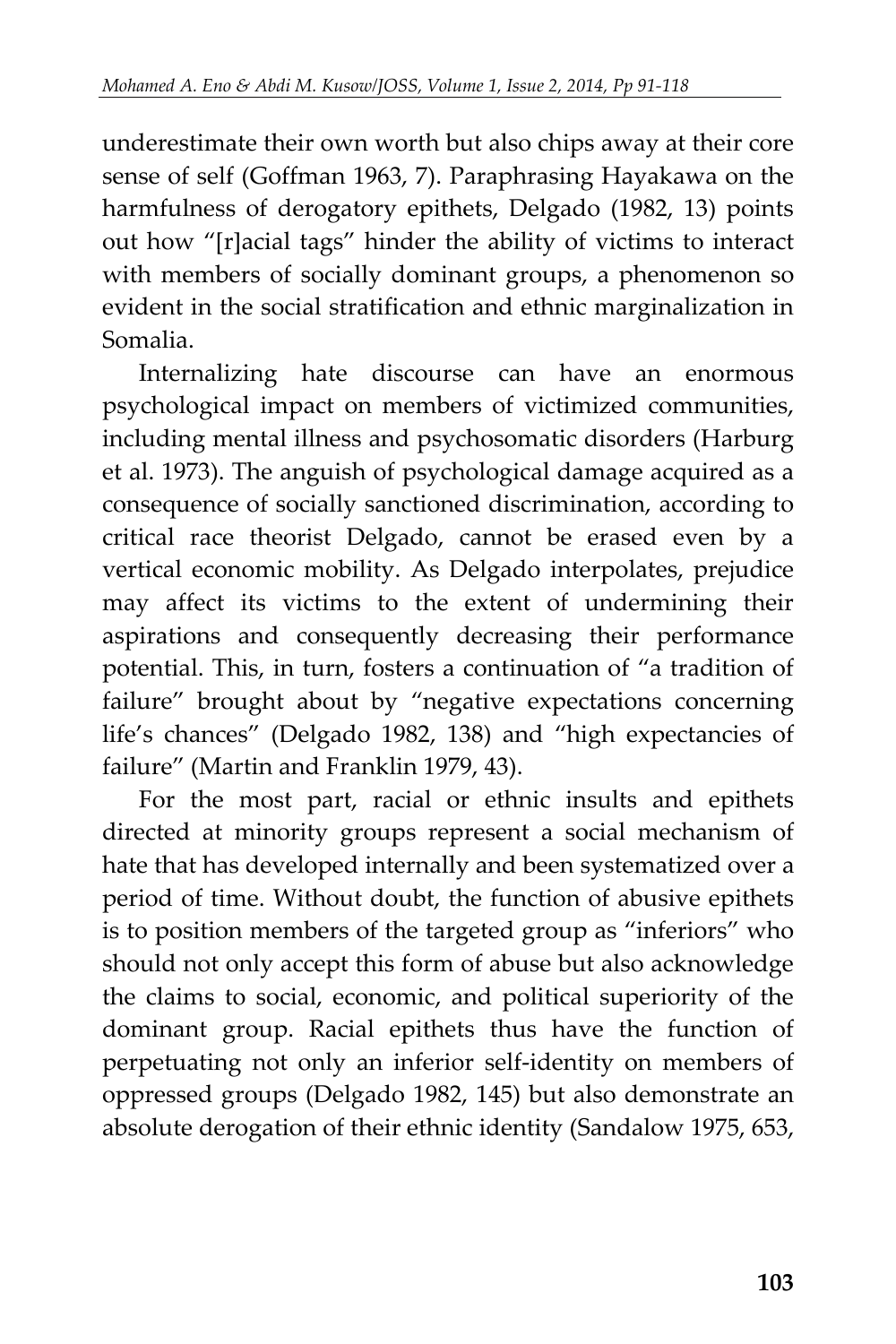668, 672). In effect, these slurs demolish the "characteristic central to one's self-image" Delgado (1982, 144).

Drawing upon the available literature, the next segment of this essay will discuss the nature of the hate narratives that dominant groups in Somalia use to subjugate the Bantu Jareer and caste groups.

### **Kinds of Hate Discourse Against Somali Minority Groups**

In Somalia, a variety of hate epithets are directed against minority groups. Some epithets appear to be related to cultural issues, while others are based purely on ethnic traits. Both kinds of epithets are derogatory in nature and carry demeaning undertones that place these communities in very deplorable social positions. Although the stigmatizing of both the Bantu Jareer and the caste communities is evident, not all the hate terms are or can be generalized as having the same attributes, especially considering the variance in the nature of stigma and othring attached to each of them.

As minority rights advocate and scholar Rasheed Farah (June 2013, in a communication with one of the authors, Mohamed Eno), emphasizes that "It is important to note that not all insults are applied similarly to the entire groups of the so-called outcasts." Farah defines the phenomenon thus:

The Gaboye group, or those who were formally called Midgaan, consist of two ethnic sections: Madhibaan and Muse Dheri. Neither the Tumaal nor the Yibir outcast communities belong to this group; as such, the Gaboye term should only be used for the Madhibaan and Muse Dheri in any literature addressing these groups. According to this distinction, insults towards the Gaboye, formerly Midgaans, do not apply to the Yibirs, and Tumaals, because these last two tribes are accused of things different from those accused of the Gaboye.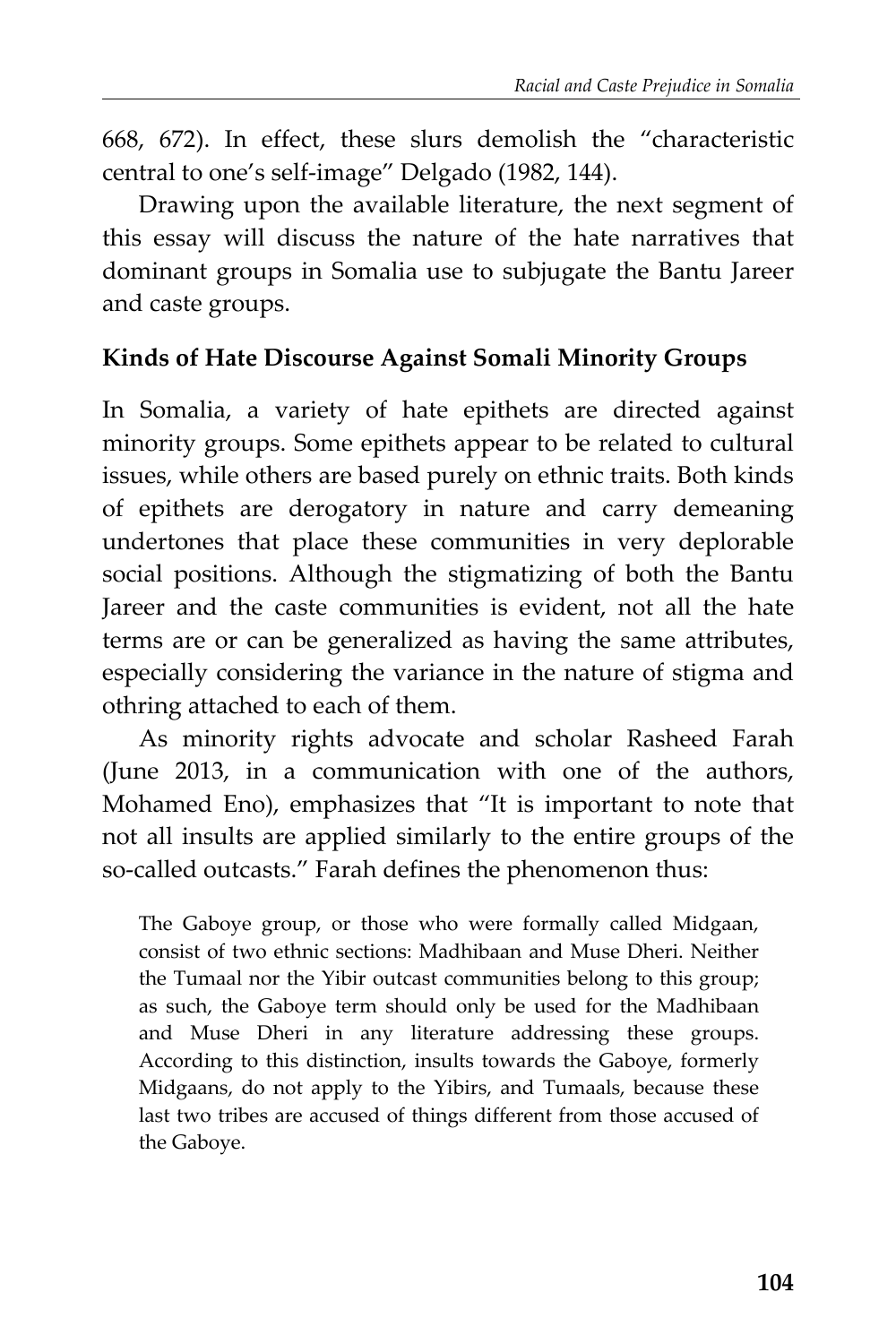## **Abusive Words Used Against the Tumaal**

Privileged Somalis have made use of a number of epithets and forms of hate discourse to stigmatize and discriminate against lower-caste Somali groups. One Tumaal respondent in Mogadishu, Mohamud Sanaad, recalled: "After they [dominant clans] discovered her clan, my daughter was unable to return to school because everyone would call her the Tumaal (ironsmith). No one would sit or interact with her in the classroom." Another Tumaal, Abdiweli Artan, noted: "The same problem is prevalent everywhere even today. A few years ago I had to transfer my two children from their old school because they have been continuously called names and referred to as *sixirooleyaasha* (the magicians) for reason of degradation as Tumaal." Another informant, Soyaan Hussein, talked about an incident in the late 1980s:

My kids were often bullied by other children in the neighborhood, so one day my wife went to one of the neighbors' houses to redress the problem. As the neighbor backed out her car, with a female passenger in the front seat, she snarled in despise, "I have no time to debate with a *nasab-dhiman,*" meaning [an ignoble outcast] and drove off.

### **Hate Speech Against the Gaboye (Madhiban and Muse Dheri)**

A number of words have been used pejoratively to describe members of the Gaboye groups. Gaboye respondent Firdowsa Ali Omar recalled:

We are called *bakhti-cune*, *kabo-tole*, *gun, nasab-dhiman, laan-gaab, reer Urayso* and *reer Daami*. Hate and prejudice are the order of the day, and we are the helpless recipients. We grew up with hatred, socialized under stratification and inferiorized to the bottom. That is what Somaliness means to us. But this is our country—what should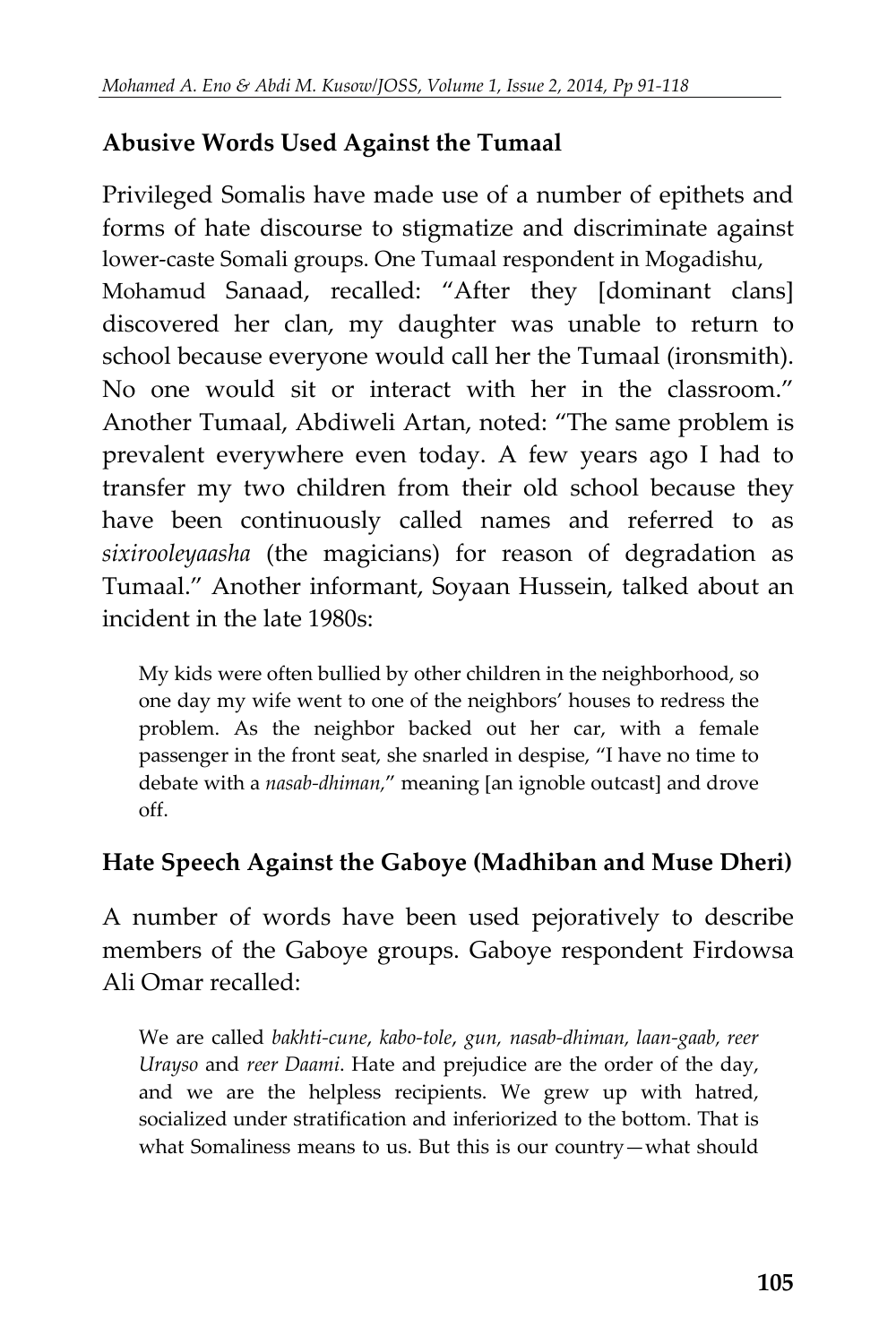we do? Where should we go? Sometimes we feel scared of our own clothes, lest they insult us.

By interpreting these terms, one finds the magnitude of ethnic hatred present in Somali society. For example, *bakhti-cune* literally means "eater-of the dead animal" and is an extremely harsh and blood-boiling connotation of debasement. This epithet cannot even be attributed to an actual human being, let alone a fellow Muslim. Even though this story is historically uncorroborated (Eno 2008), this stigma had been attached for generations to the descendants of that forefather. *Kabo-tole*  (shoemaker) in Somali culture is an abusive word directed against those skilled in shoemaking, an occupation relegated to people of low status.<sup>2</sup> The term *gun* refers to the lowest part, or bottom-most rung of society. *Nasab-dhiman* is among the harshest, strongest, and most demeaning expressions of hate speech; it denotes a tarnished nobility or status, hence an ignoble individual of the lowest social standing.<sup>3</sup> The expression *laan-gaab* is used for those who do not belong to a strong or long lineage branch; it is almost equivalent to saying that an individual has no ethnicity. *Daami* refers to villages or sections of towns or cities in Somaliland that are predominantly occupied by the Gaboye groups; therefore, *reer Daami* signifies the residents of a *Daami* area and carries an undertone of denigration indicating an outcast identity. According to Rasheed Farah (2013, communication with Mohamed Eno ), "The Tumals and the Yibirs do not live in these areas, therefore *reer Daami* or *reer Urayso* is used specifically for the Gaboye groups." To conclude the section, the hate word *Urayso* means "stink," an indication of absolute pollution; *reer Urayso* is an undignified expression used for the Gaboye people in some parts of Burco in northern Somalia. Significantly, *Urayso* is the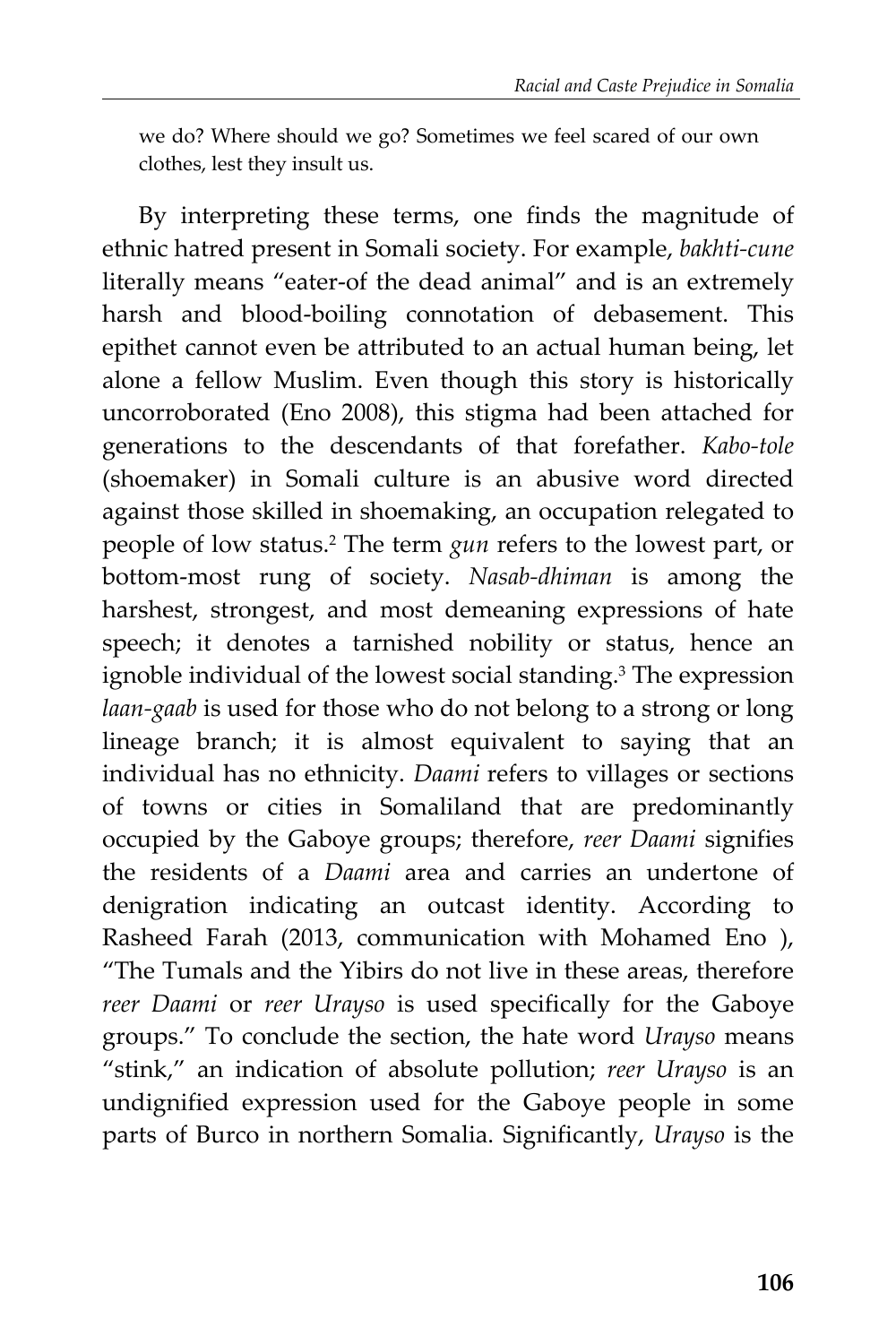name of the secluded area where the "untouchable" outcasts live.

### **Common Insults Directed at the Yibir Community**

A Yibir respondent in the study, Heyle Abdi Heyle, expressed this: "We are called every nasty term in the *qaamuus* [dictionary]. The sun doesn't set a day without someone saying to us something demeaning. They call us '*caado-qaate'* to denigrate us for the blessings we pray for their [dominant groups'] own newborns." The expression *caado-qaate* derives from the old tradition in which certain Yibir groups blessed newborns. Whenever a Somali child was born, the Yibirs blessed the baby by singing, reciting poetic verses, or reading from the Qur'an. The Yibirs then tied an amulet (*qardhaas*) around the child's arm or occasionally the neck. It is commonly believed that the *qardhaas* will protect the child from illnesses, snakes, evil eyes, and other spirits of malicious nature. Somalis often have had to pay the Yibirs for their services, or are obliged to give them gifts. In addition, Somalis have also stereotyped all Yibirs as *umulo-tuug*, beggars who ask alms from mothers who have just given birth. A young Yibir man in his thirties, Muhuddin Farah Elmi, who has no experience with magic or performing any such ceremonies, offered this perspective:

Although I have never been associated with *sixir* (magic), some boys would always call me "*waryaa, sixiroow*" (hey you, magician) or "*ummulo-tuug*" as if I enjoy the stigma of their insults. If I answer back then it becomes a bigger problem because I have no armed clan to protect me; so I just smile and they get away with it.

*Sixirloow* or *sixiroole* are similarly common terms that mean "sorcerer." According to Arabic etymology, both terms are derived from the word *sihir* (magic), which is written in Somali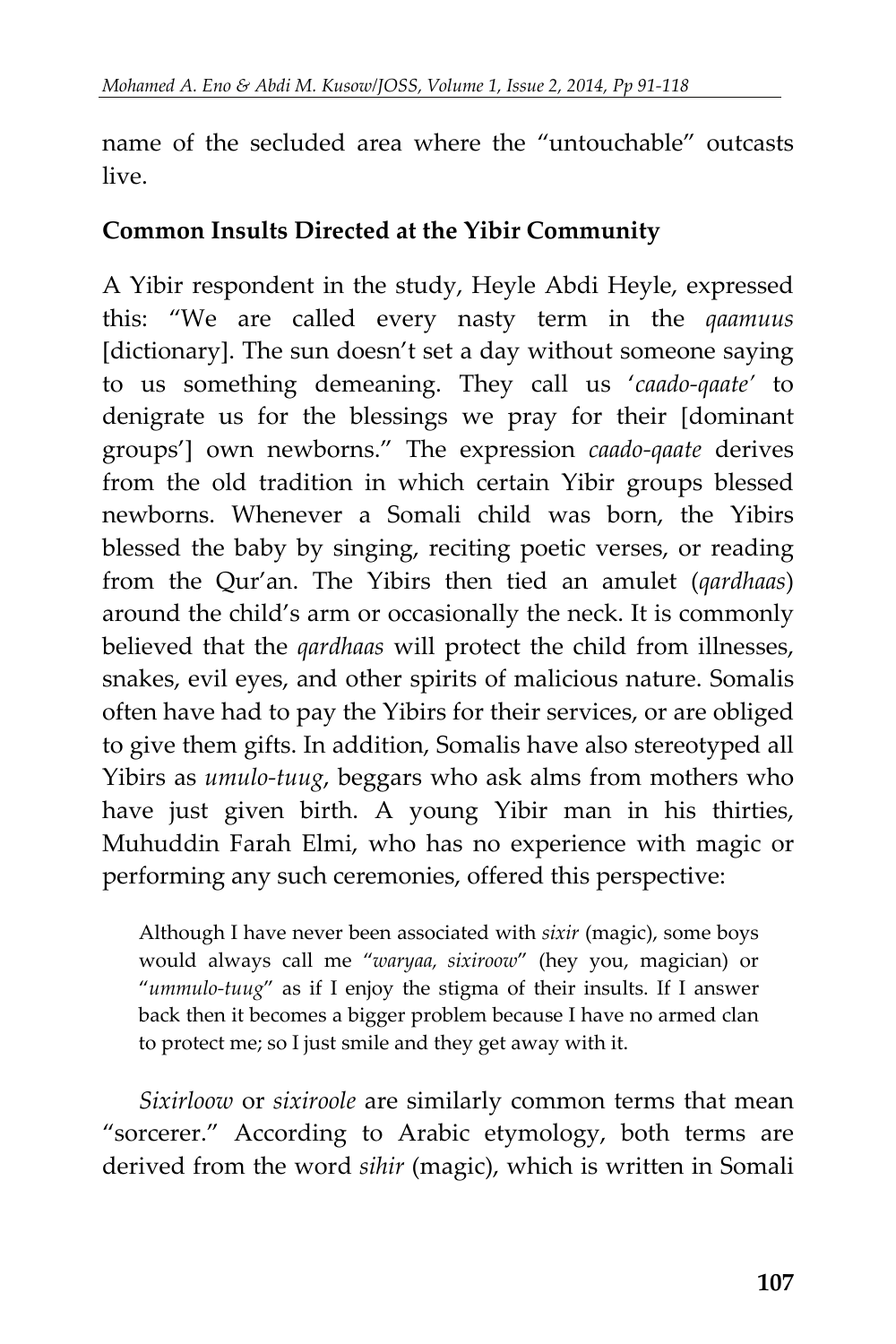as *sixir*. These terms are used against this community because Somalis believe in the myth that *Bucur Bacayr,* the forefather of certain communities in northern Somalia, was a magician who indulged in evil practices, including the right to the first night with every nomad Somali's new bride.

A female Yibir interviewee, Ikraam Said Ali, who participated in the survey while residing in neighboring Kenya, recounted how she had been introduced to another Somali not by her name but as *reer Bucur Bacayr,* which means the offspring of Bucur Bacayr. She recalled:

My acquaintance did not want to identify me as a descendant of Sheikh Mohamed Haniif but *Bucur Bacayr* because, although both are the same person, Bucur Bacayr relates more to magic and sorcery, while Sheikh bears the attribute of sainthood and is therefore more appealing. This explains how Somalis are mentally tuned to hate and prejudice, negative attributes towards us the minorities.

Abdi-Madoobe, a grey-bearded minority man in his sixties related how his "people are completely driven away from Somaliness and called names like *Yibir Yahuud,*" meaning Jewish Yibir. According to him, "Prejudice and hate feed from the life nerve of the Somali people. They are experts in prejudice and heinous manufacturers of hate language. Their insults pierce through the bone and deeper into the marrow."

### **Hate Slurs Addressed to the Bantu Jareer Community**

Unlike the outcast communities, the Somali Bantu or Jareer are oppressed as a group on the basis of their African ancestry (Kusow 2004; Eno 2008; Eno and Eno 2010). Most prevalent in the hate discourse directed against the Bantu Jareer is the word *adoon* (slave). According to Ayub Omar Ayub, "Derogatory terms against us (Bantu Jareer) are abundant: *adoon, bidde,*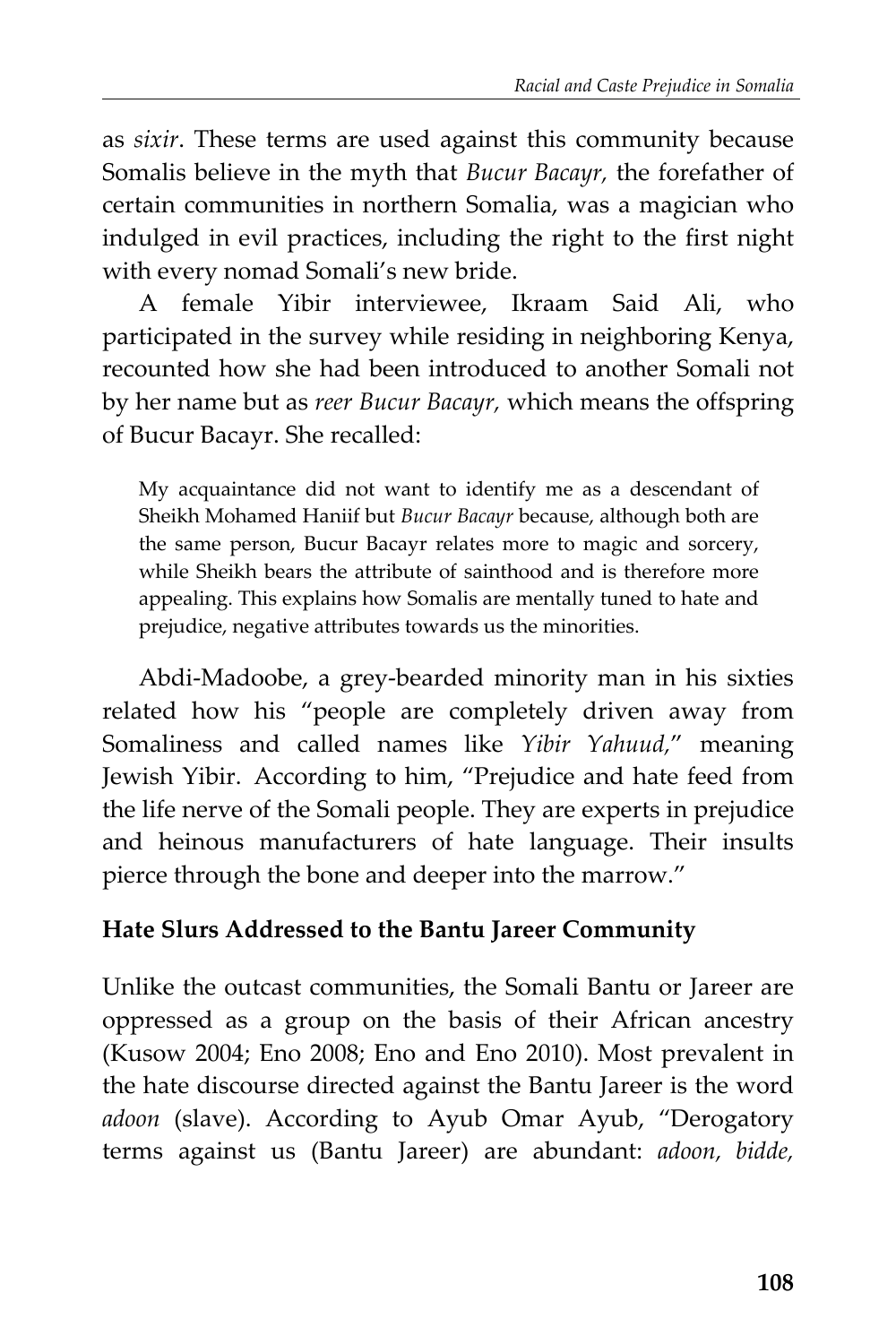*sankadhudhi, qurumboow, boong* and *medde* are just a few of them." Ayub continued, "Although it was God's decision to create us the way He was so pleased to do, Somalis saw it as a lesser skill in the art and science of creation; hence the Somali people's fundamental hatred against us and our culture." To further substantiate the stigma of Africanity and the burden of the broad African nose, Ayub related the following incident: "I was mocked by a Somali who referred to the two nostrils of my nose as rooms. He then asked me sarcastically whether he could rent one of my 'rooms' and how much it would cost him per month!"

The word *adoon* is the hate word most frequently used against the Bantu Jareer and has an inference of slave identity and in many ways is as harsh as, and equivalent to, the word *nigger*. Similarly, *bidde* is an expression that means a slave who works in the household of a king or sultan, whereas *sankadhudhi* is equal in meaning to *sanbuur* and describes a flat or big nose. The other hate idiolects—*qurumboow*, *boong*, *medde*, and *sankadhudhi*—all represent debasing characteristics attributed to Somalis of African descent who as a result are subjected to bullying from so-called noble Somalis. In the same context of hate discourse also fall epithets like *sanbuur* and *beyla-sanbuur*, both of which are pejorative references to someone having a large nose, a connotation of African origin.

The word *qurumboow* became very popular in the 1980s. It refers to negroid-appearing persons and does not really have a conspicuous meaning within the context of the Somali language. Etymologically, it is slang and carries the undertone of "nigger." It also refers to a species of fish, which some Bantu Jareer sell. Because it is said that "noble Somali despise fisheaters" because of the fish smell (Burton, 1894, 109; see also Mohamed O. Omar 1993), this epithet might well be related to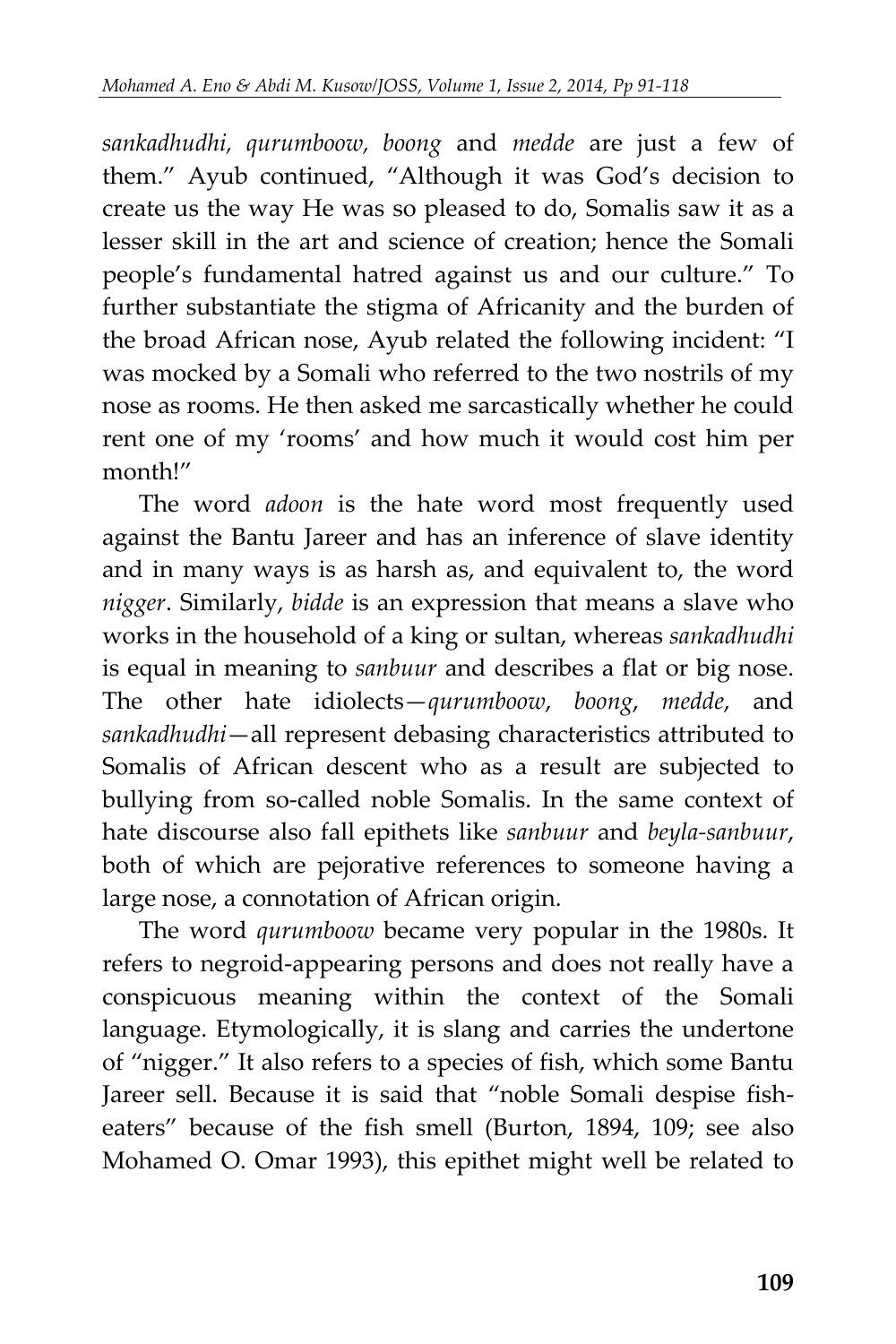the Somalis' stereotypical concept of "smelly Bantu" (Geshekter 2001, 13). While the Maxaa-speaking Somalis use the aforementioned slurs, taunts such as *boong* and *medde* are terms quite often used by the Maay-speaking segment of Somali society against Bantu Jareer members who coexist with the Maay-speaking Digil-Mirifle confederation of communities. Both words belong to the pejorative corpus of the Somali hate speech as referents of slave identity and therefore indicate an individual of perceived inferior African descent instead of a superior, noble-claiming Somali of Arab pedigree. Mohamed Omar Ali, a Bantu Jareer wheelbarrow pusher, further explained this kind of hate speech:

When they [dominant Somalis] want to call me, they just say, "Where is the *sankadhudhi."* or "where is the slave?" or "where is the *qurumboow*?" Yet they know my name, but that is how they are. They are so ignorant and arrogant. They think that the more they taunt you, the more they praise you. And sometimes the more you help them, the much more they think you are stupid [like them].

Finally, the civil anarchy that has persisted in southern Somalia since the late 1990s has contributed to the sociolinguistic landscape in general and to the vocabulary of hate and stigma against the Bantu Jareer and other minorities in particular. Hawa Rasheed Miigane, a Bantu Jareer woman in her forties related, "Some of the earliest terms coined during this period in the spirit of hate and prejudice include the terms *looma-ooye* and *looma-aare*, which allude to worthlessness of one's ethnic group." The same phenomenon is further elaborated in the words of Abdi Hussein Gaambi, "These days we are also called *Jamaica, reer-baari, Jareer-jifi*, and many more. Being a Bantu Jareer or an African is a very unforgiveable crime in this country, past and present. May the Almighty help us out of this stigma!"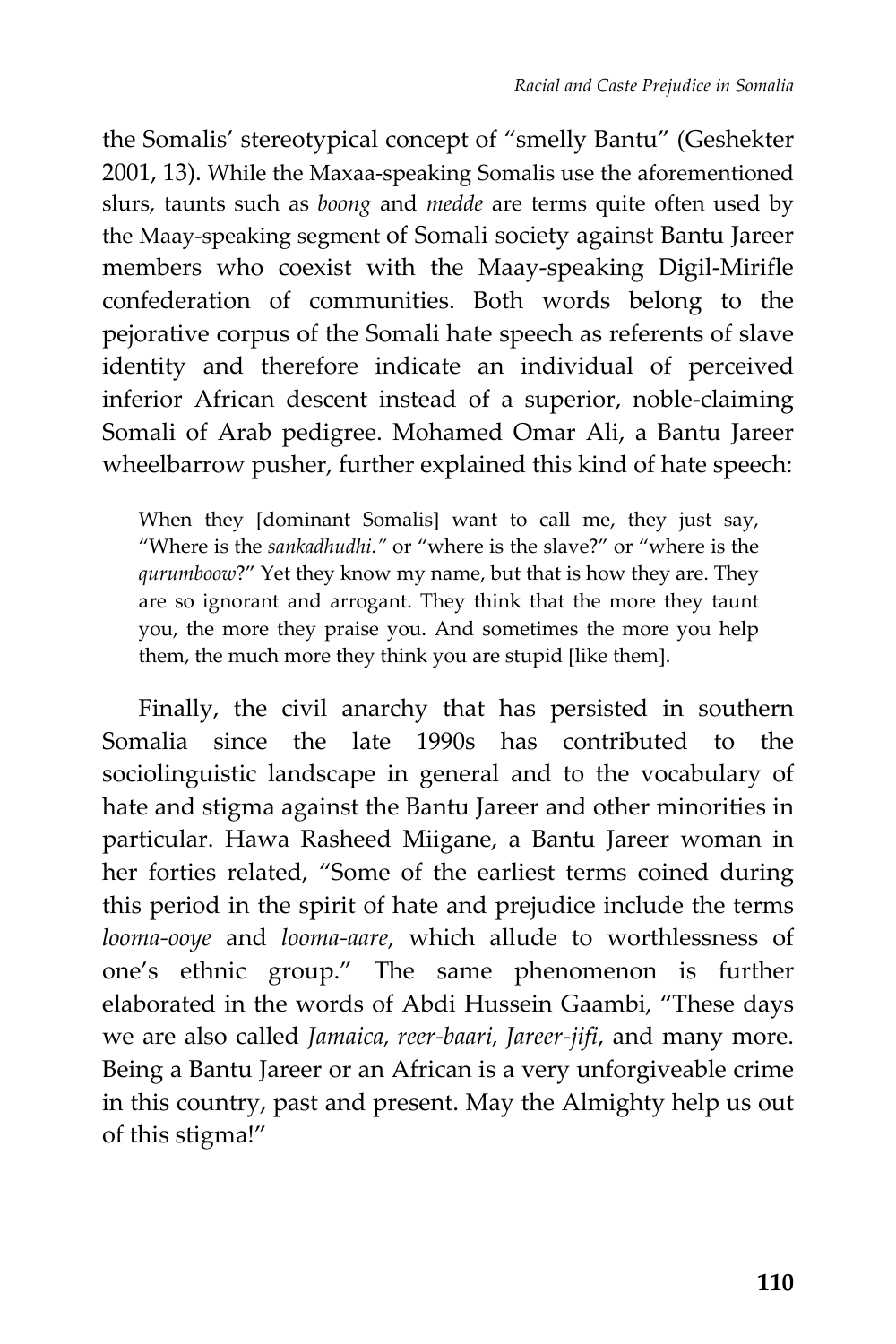The compound word *looma-ooye* denotes a kinless person for whose blood none would shed tears of grief. A similarly related utterance to *looma-ooye* is *looma-aare*, which is specifically used for the victims of the minority whose tribesmen cannot avenge the death of their murdered relatives because they are peaceloving and do not bear arms. *Jamaica* is a new addition to the vocabulary of hate and probably came with the advent of diaspora Somalis' contact with Jamaicans in the West. Nobleclaiming Somalis have now converted that country's name as a term to insult the Bantu Jareer. On the one hand, *Jamaica* reveals the Bantu Jareer people's otherness and, for that matter, how they are positioned distinctly outside the ethnic social boundary of *Somaliness*. On the other, the Bantu Jareer people's "ethnic" juxtaposition to Jamaicans alludes to not only a negroid appearance but also the presumption of slave descent. Note also that elsewhere Eno and Eno (2010) and Maren (1994) elaborate how Somalis believe that all black Africans are slaves and therefore inferior to Somalis, regardless of their actual socioeconomic backgrounds or levels of education. The phrase *reer-baari* bears a connotation of a people who have been tamed to be obedient and tolerant to subjugation in any situation. One meaning of the term *Jareer-Jifi,* connotes a "stinky, kinky haired" Bantu person. In another definition, *jifi* is a very low-quality homemade ghee extracted from animal fat. The insinuation here is, given the low economic level of the Bantu population, they can't possibly afford to buy good quality cooking oil, so they consume *jifi* which is congealed and hardened ghee, compared with purified liquid oil which is more preferable for consumption.

To a certain degree, the impact is evident from the recently introduced infamous Somali political power sharing system known as Four-Point-Five (4.5), which divided the Somali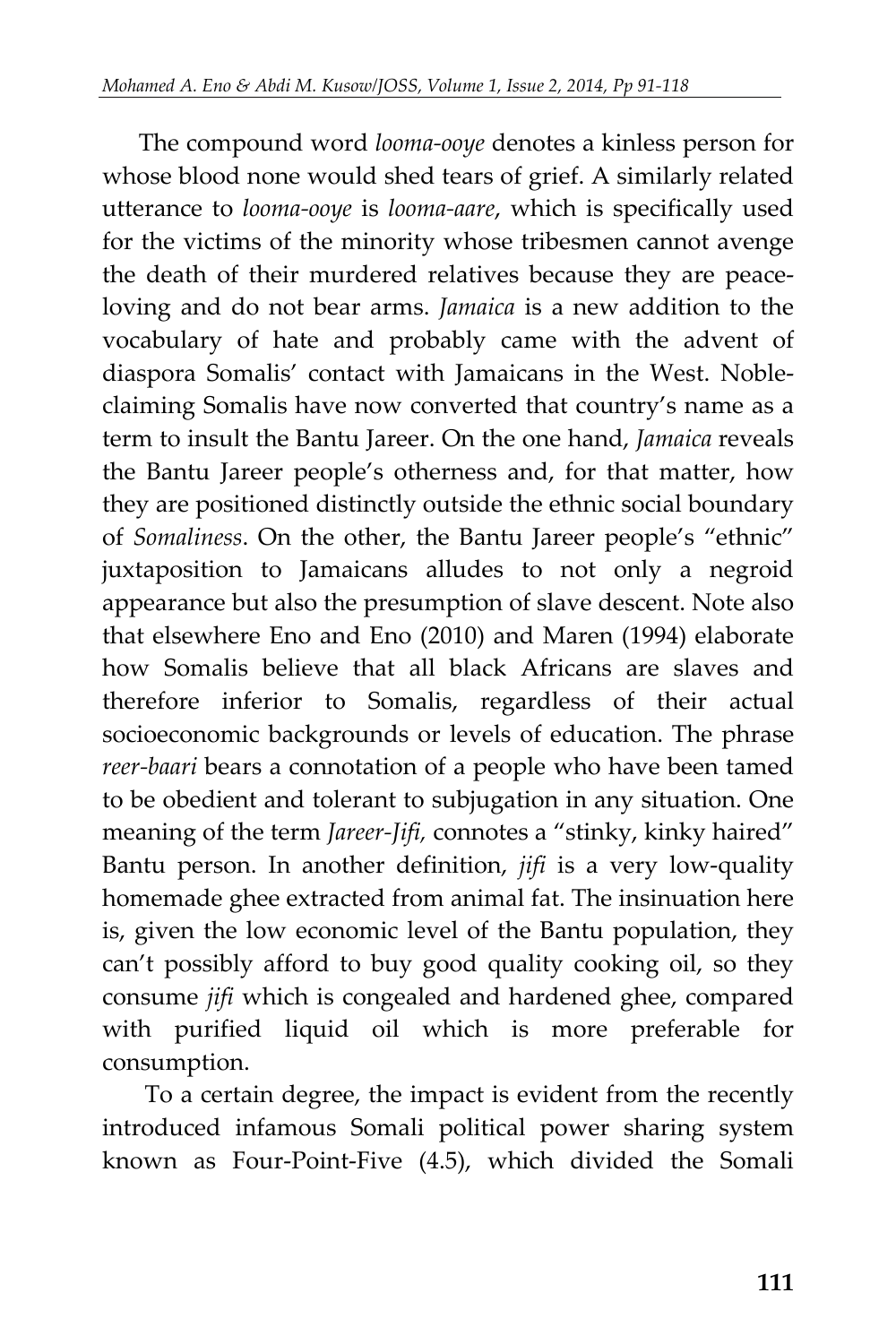people into 4 ethnic categories of equal status and the minorities as not equal to the pure Somalis thus sharing only one-half of a clan's share. Earlier, during the height of the civil war when the dominant clans' antagonism against these groups was heightened, they established their own separate identities as minorities unaffiliated to the warring communities. This has contributed to the creation of awareness at the international level and the debunking of the ethnic based atrocities faced to them from the armed groups. The separate identity caused an imbalance not only to the ideology of Somali homogeneity but it also created an unprecedented kind of self-pride. At another level, the self-assertion and separate identity of the minorities has also caused discomfort to the dominant groups who now have to deal with the not so quiet voices of these identities and implausibility of the old philosophy of a self-same Somalia. The stigma continues all along even in the diaspora. For instance, citing Asha Samad, Eno and Eno (2010:125) write that as far as Somali diaspora towards minorities is concerned, even a "newborn resumes bearing the burden of stigma immediately after birth, regardless of the geographical location of his/her birth, as long as a Somali acquaintance who knows the family lives in that vicinity." According to Eno and Eno (ibid), the underpinning analysis suggests that, notwithstanding the distance from home, "the stigma haunts" the Somali minorities even in the diaspora.

### **Conclusion and the Way Forward**

In this study, we set out to map the nature of Somali prejudice, centering our discussion on epithets of the hate discourse used against the Bantu Jareer and caste communities in Somalia. We demonstrated how hate discourse employed in relationship to the Somali caste communities is fundamentally different from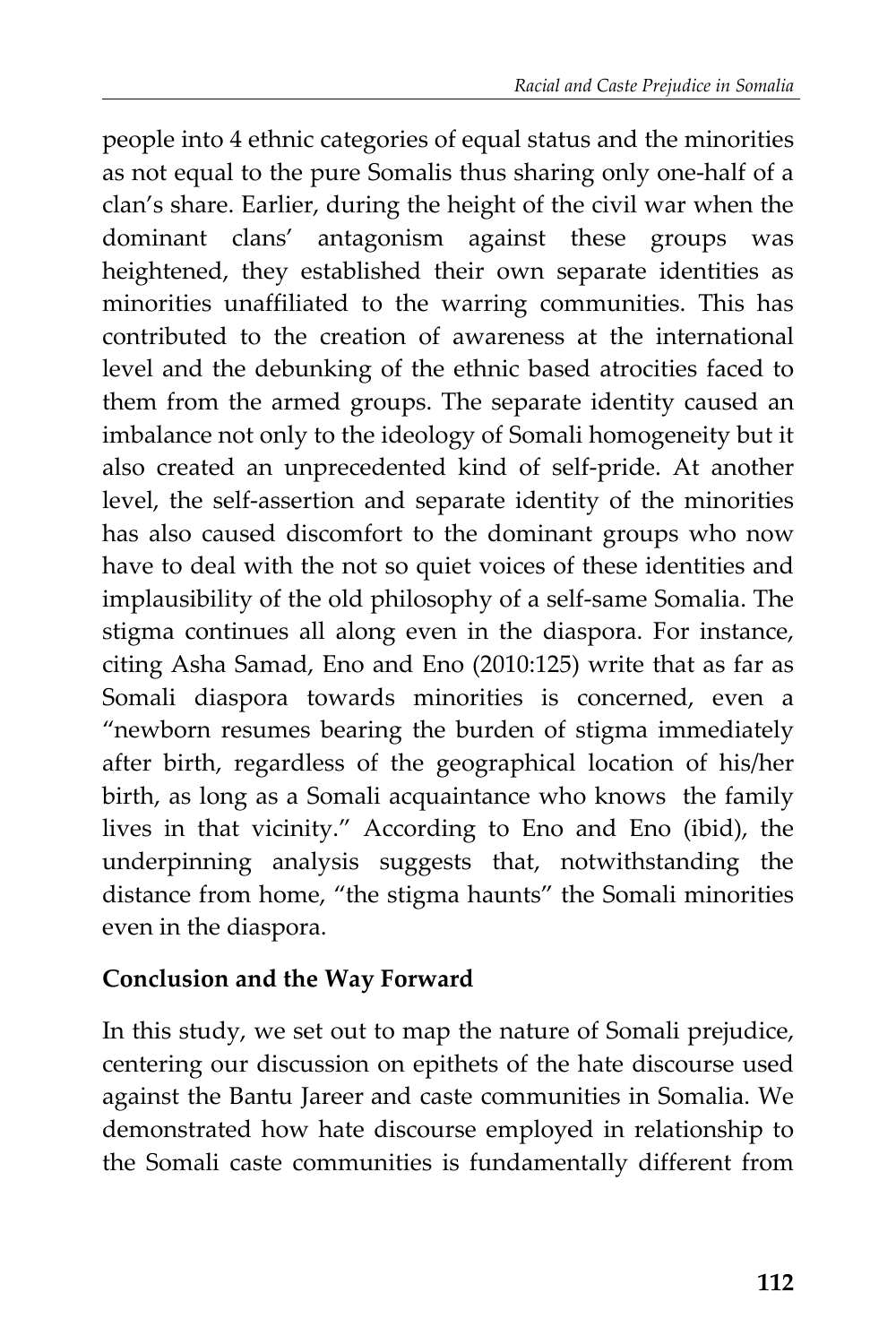that used against Bantu Jareer Somalis. The hate discourse used to insult the caste communities is premised on their supposed unholy origin, their engagement in occupations such as iron working and shoe making, their lowly social origins, and sometimes the notion that they can cast an evil eye on people, especially children, unless they are appeased with gifts or money. Based on mythical narrative, the Somali Yibir community is still stigmatized on the basis of the potential evil derived from their ancestry and the presumed havoc they can inflict on human life and property.

Unlike the caste communities, the prejudice and hate discourse against the Bantu Jareer Somalis is based on their alleged African-like physical characteristics and African origin as opposed to the Somalis who claim Arab origin. In our study we also revealed some of the most common epithets of hate and degradation that dominant Somali ethnic groups direct against the Bantu Jareer and, to some extent, how this group has been marginalized as non-Somali and therefore not accommodated within the social fabric of Somaliness. These depersonalizing qualities and prejudiced categorizations do not augur well with the assumed homogeneity or egalitarianism traditionalist scholarship has described Somalia; nor do they embrace the ideals of Islamic doctrine. We also argued that although both in scholarship and in the general discourse homogenization and egalitarianism attempts to universalize "Somaliness", it downplays the underlying degrees of stratification and marginalization that characterize the society. This form of universalization undermines the plurality hosted in the multiple identities.

In light of the inherent discrepancies mentioned above, the study of Somalia as a supposedly homogenous, and fundamentally egalitarian nation needs to be revisited. In particular, we have to learn from our early pitfalls and usher in new processes that engage in study of the groups whose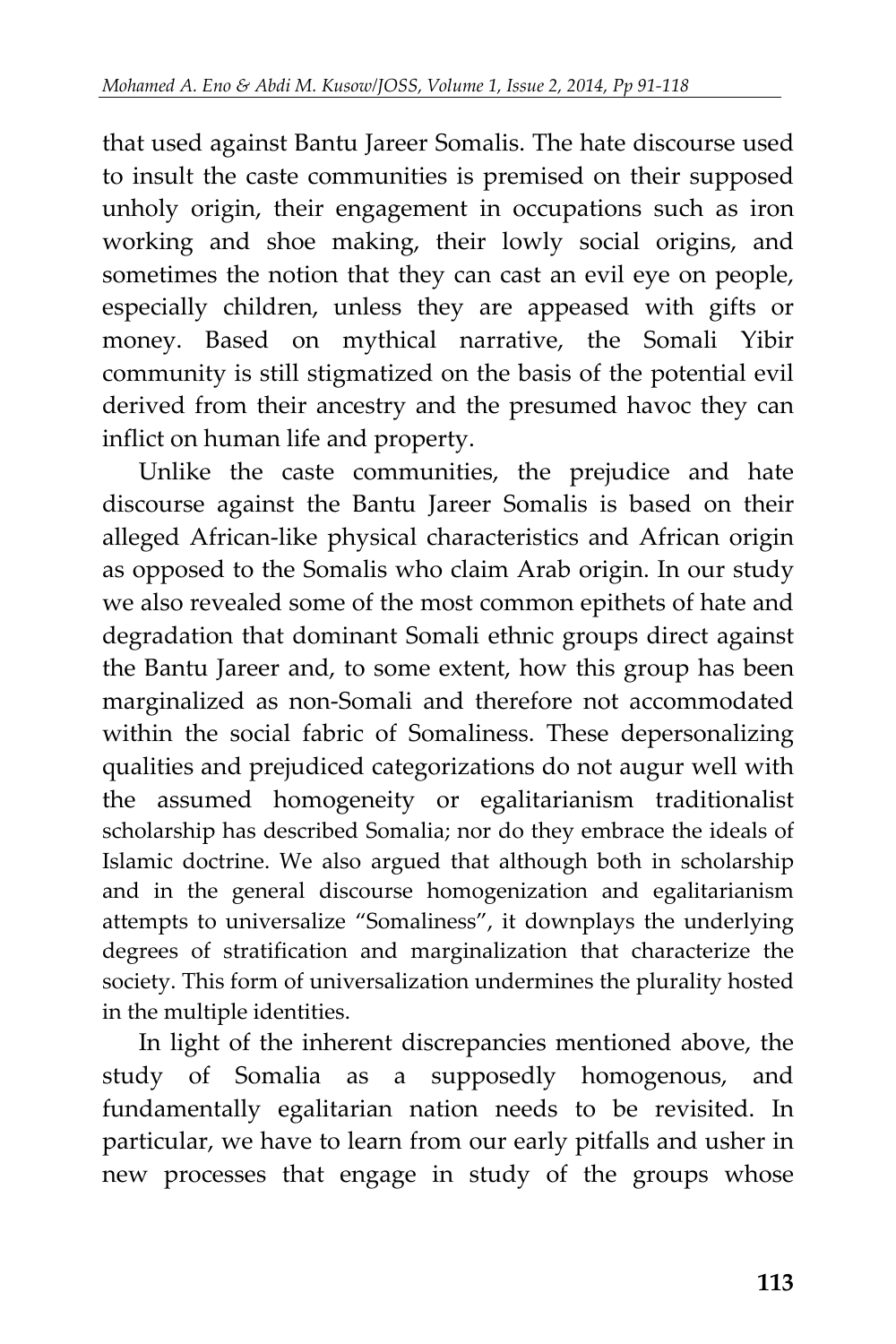ethnicities, histories, and cultures have often been treated as taboo in Somali studies. With a bold shift of that kind, Somali studies will contribute a broader understanding of the real rather than the ideal.

#### **ACKNOWLEDGMENT**

We are very grateful to Omar A. Eno for his supervision and coordination of our fieldwork and to the staff of both St. Clements University Somalia and the Center for Training and Consultancy (CTC) for their support in conducting the data collection.

We are also thankful to the anonymous reviewers of the Journal of Somali Studies for their critical and constructive comments.

#### **Notes**

- 1. Note that the status of the Barawanese artisans in the shoemaking industry is a subject often absent from the discourse of the Somali caste system; a comparative study would reveal a more insightful understanding of this group and their social status among the Barawan minority community as well as their relationship with the dominant Somali groups.
- 2. Although the Islamic doctrine urges equality among all believers, in Somali society religion is often outweighed by the ethnic tutelage and predilection for supremacy.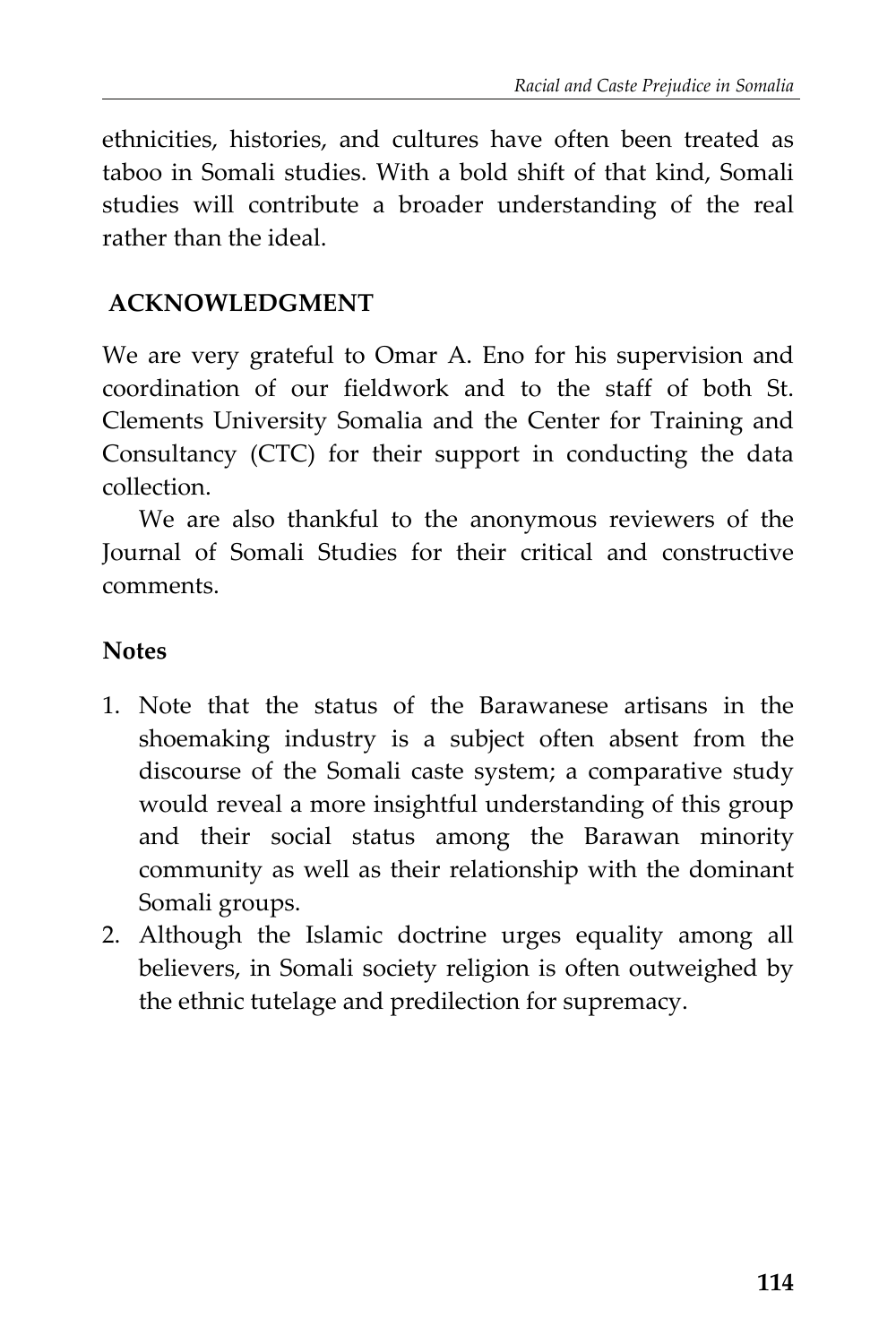#### **References**

- Besteman, C. L. 1999. *Unraveling Somalia: Race, Violence, and the Legacy of Slavery*. Philadelphia, PA: University of Pennsylvania Press.
- Blumer, H. 1958. "Race Prejudice as a Sense of Group Position." *Pacific Sociological Review* 1 (1): 3–7.
- Burton, R. (1894). First Footsteps in East Africa. London: Tylston and Edwards
- Calvert, C. 1997. "Hate Speech and Its Harms: A Communication Theory Perspective." *Journal of Communication* 47 (1): 4–18.
- Carey, J. W. 1989. *Communication as Culture: Essays on Media and Society.* Winchester, MA: Unwin Hyman.
- Cassanelli, L. V. 1982. *The Shaping of Somali Society: Reconstructing the History of a Pastoral People, 1600-1900.* Philadelphia, PA: University of Pennsylvania Press.
- Christians, C., J. Ferre, and P. Feckler. 1993. *Good News: Social Ethics and the Press.* New York: Oxford University Press.
- Clark, K. 1965. *Dark Ghetto: Dilemmas of Social Power.* New York: Harper & Row.
- Delgado, R. 1982. "Words that Wound: A Tort Action for Racial Insults, Epithets, and Name-Calling." *Harvard Civil Rights– Civil Liberties Law Review* 17: 133–181.
- Eno, M. A. 2008. *The Bantu Jareer Somalis: Unearthing Apartheid in the Horn of Africa.* London: Adonis and Abbey.
- Eno, O. A. 2004. "Landless Landlords and Landed Tenants: Plantation Slavery in Southern Somalia (1840–1940)." In *Putting the Cart before the Horse: Contested Nationalism and the Crisis of the Nation-State in Somalia*, edited by A. M. Kusow, 135–154. Trenton, NJ: Red Sea Press.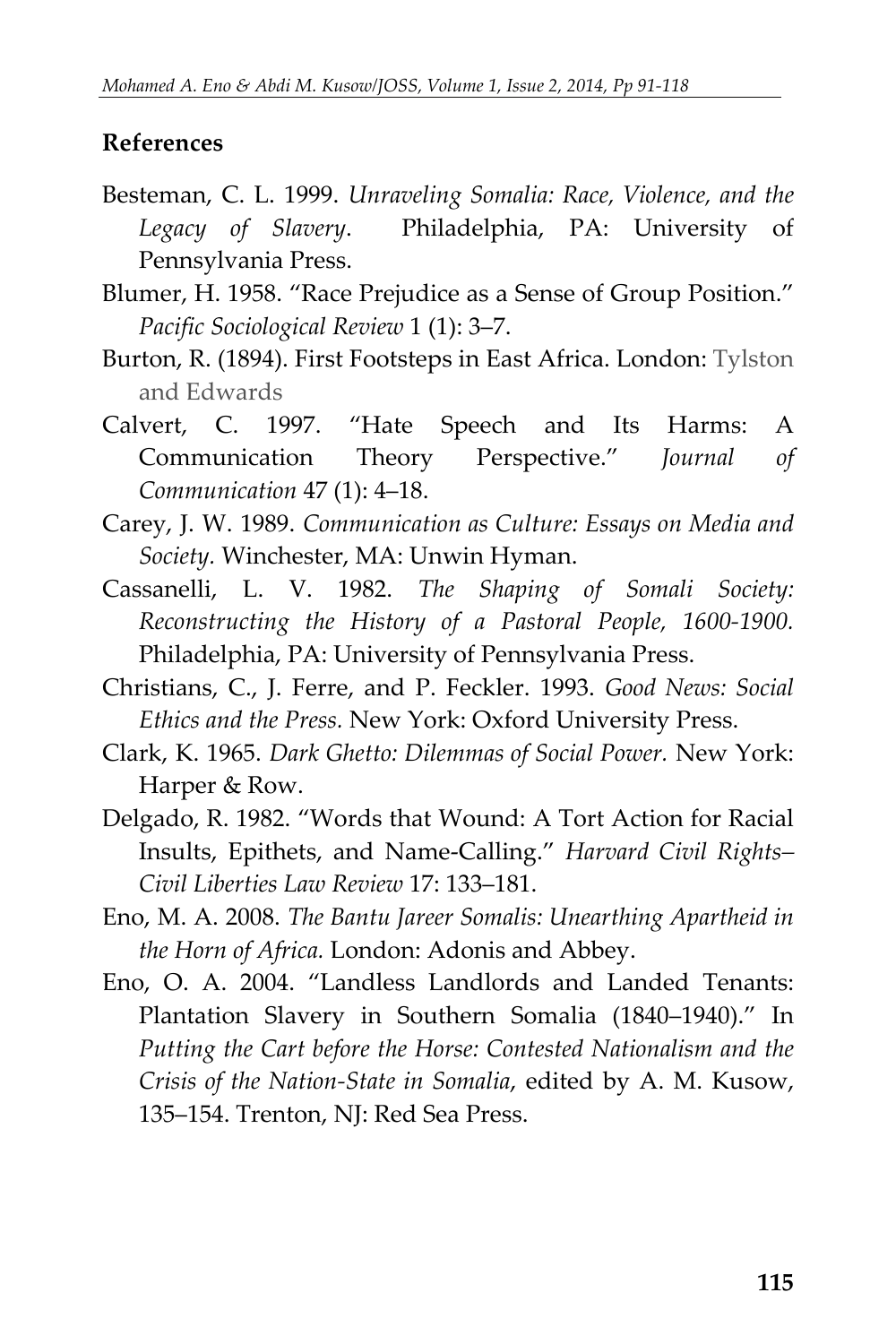- Eno, M. A., and O. A. Eno. 2010. "Who Is An African?: Surveying Through the Narratives of African Identity." *African Renaissance,* Vol. 7, Nos 3-4, pp 61-78.
- Eno, M. A., and O. A. Eno. 2010. "A Tale of Two Minorities: The State of the Gaboye and Bantu Communities of Somalia." In *Minorities and the State in Africa*, edited by M. U. Mbanaso and C.J. Korieh, 113–142. New York, NY: Cambria Press.
- Franklin, V. P. 2002. "Introduction: Cultural Capital and African-American Education." *Journal of African-American History* 87: 175–181.
- Geshekter, C. 2001. "The Search for Peaceful Development in a Century of War: Global Restraints on 20th-Century Somali Socio-economic Development." In *What Are Somalia's Development Perspectives? Science Between Resignation and Hope*: *Proceedings of the 6th SSIA Congress, Berlin, 6–9 December 1996,* edited by J. Janzen, 9-34. Berlin: Verlag das Arab. Buch.
- Goffman, E. 1963. *Stigma: Notes on the Management of Spoiled Identity.* New York: Simon & Schuster.
- Grimes, T. and R. Dreschel. 1996. "Word-Picture Juxtaposition, Schemata, and Defamation in Television News." *Journalism and Mass Communication Quarterly* 73: 169–180.
- Harburg*,* E*.,* J. Erfurt*,* L. S. Havenstein, C. Chape, W. J. Schull, and M. A. Schork. 1973. "Socio-Ecological Stress, Suppressed Hostility, Skin Color, and Black-White Male Blood Pressure: Detroit." *Psychosomatic Medicine* 35 (4): 276–296.
- Hess, R. L. 1966. *Italian Colonialism in Somalia*. Chicago: University of Chicago Press.
- Korieh, C. J. and M. U. Mbanaso. 2010. "African Mosaic: The Dilemmas of a Multiple Society." In *Minorities and the State in Africa,* edited by M. U. Mbanaso and C. J. Korieh, 1–23. Amherst, NY: Cambria Press.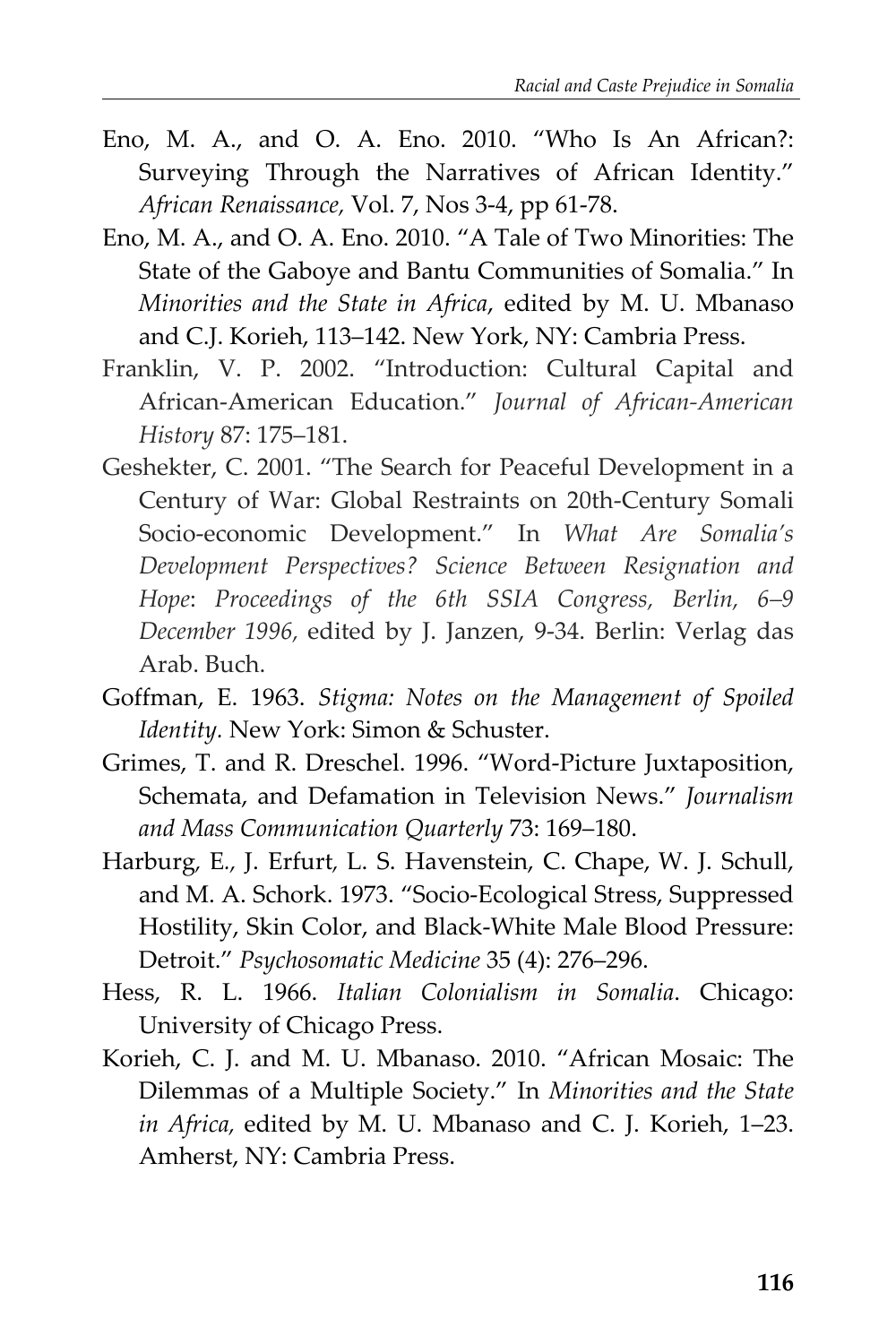- Kovel, J. 1970. *White Racism: A Psychohistory.* New York: Pantheon.
- Kusow, A. M. 1995. "The Somali Origin: Myth or Reality?" In *The Invention of Somalia,* edited by A. J. Ahmed. 81-106. Lawrenceville, NJ: Red Sea Press.
- ----2004. "Contested Narratives and the Crisis of the Nation State in Somalia: A Prolegomenon." In *Putting the Cart before the Horse: Contested Narratives and the Crisis of the Nation State in Somalia*, edited by A. M. Kusow, 1–14. Lawrenceville, NJ: The Red Sea Press.
- Laitin, D. D., and S. S. Samatar. 1987. *Somalia: Nation in Search of a State*. Boulder, CO: Westview Press.
- Lewis, I. M. 1955. *The Peoples of the Horn of Africa*. Oxford, England: Oxford University Press.
- Lewis, I. M. 1961. *A Pastoral Democracy*. London: Oxford University Press.
- Maren, M. 1994. "Spoiled: Mogadishu Post Card." *The New Republic*, December 12. ttp://michaelmaren.com/1994/12/spoil ed-mogadishu-post-card/ (Accessed 5 Dec. 2014).
- Mason, P. 1970. *Race Relations*. London: Oxford University Press.
- Matsuda, M. J., C. R. Lawrence, R. Delgado, and K. W. Crenshaw. 1993. *Words That Wound*. Boulder, CO: Westview Press.
- Matusitz, J. (2012). "Relationship between Knowledge, Stereotyping, and Prejudice in Interethnic Communication." *PASOS: Revista de Turismo y Patrimonio Cultural*, Vol. 10, No.1, 89-98.
- Omar, M. O. 1993. *The Road to Zero: Somalia's Self-Destruction*. London: Haan Publishing.